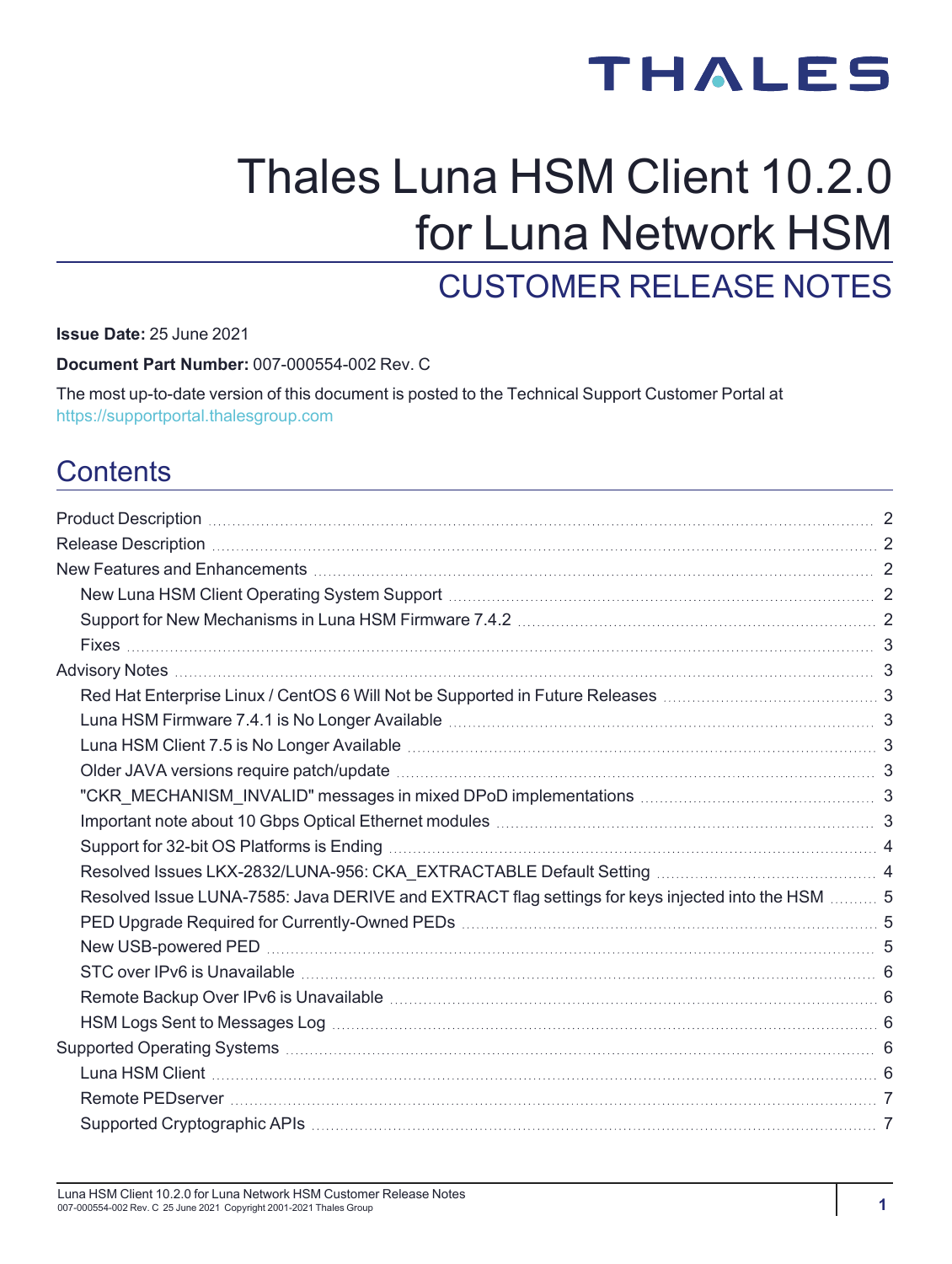# <span id="page-1-0"></span>Product Description

Luna Network HSM secures your sensitive data and critical applications by storing, protecting and managing your cryptographic keys in a high-assurance, tamper-resistant, network-attached appliance that offers market-leading performance. Luna Network HSM meets compliance and audit needs for FIPS 140, HIPAA, PCI-DSS, eIDAS, GDPR, and others, in highly-regulated industries including Financial, Healthcare, and Government.

Luna Network HSM offers up to 100 HSM partitions, high-availability configuration options, remote management, PED, backup, and dual hot-swappable power supplies.

# <span id="page-1-1"></span>Release Description

Luna HSM Client release 10.2.0 includes Client software with drivers and tools. You can view, administer, and access via API, both password-authenticated Luna HSM application partitions and Luna Cloud HSM services from Data Protection on Demand, with the ability to securely clone objects between the two (see "Advisory [Notes" on](#page-2-1) the next [page](#page-2-1) for provisos).

# <span id="page-1-2"></span>New Features and Enhancements

<span id="page-1-3"></span>Luna HSM Client 10.2.0 for Luna Network HSM introduces the following new features and enhancements:

# New Luna HSM Client Operating System Support

Luna HSM Client 10.2.0 can be installed on the following new operating systems:

- **>** Windows Server Core 2016/2019
- **>** Red Hat Enterprise Linux 8 (including variants like CentOS 8)
- <span id="page-1-4"></span>**>** AIX 7.2

# Support for New Mechanisms in Luna HSM Firmware 7.4.2

Luna HSM Client 10.2.0 includes support for Luna HSM firmware 7.4.2 mechanisms.

- **>** 3GPP Cryptography for 5G Mobile Networks
- **>** SM2/SM4 Support
- **>** SHA-3 Function Support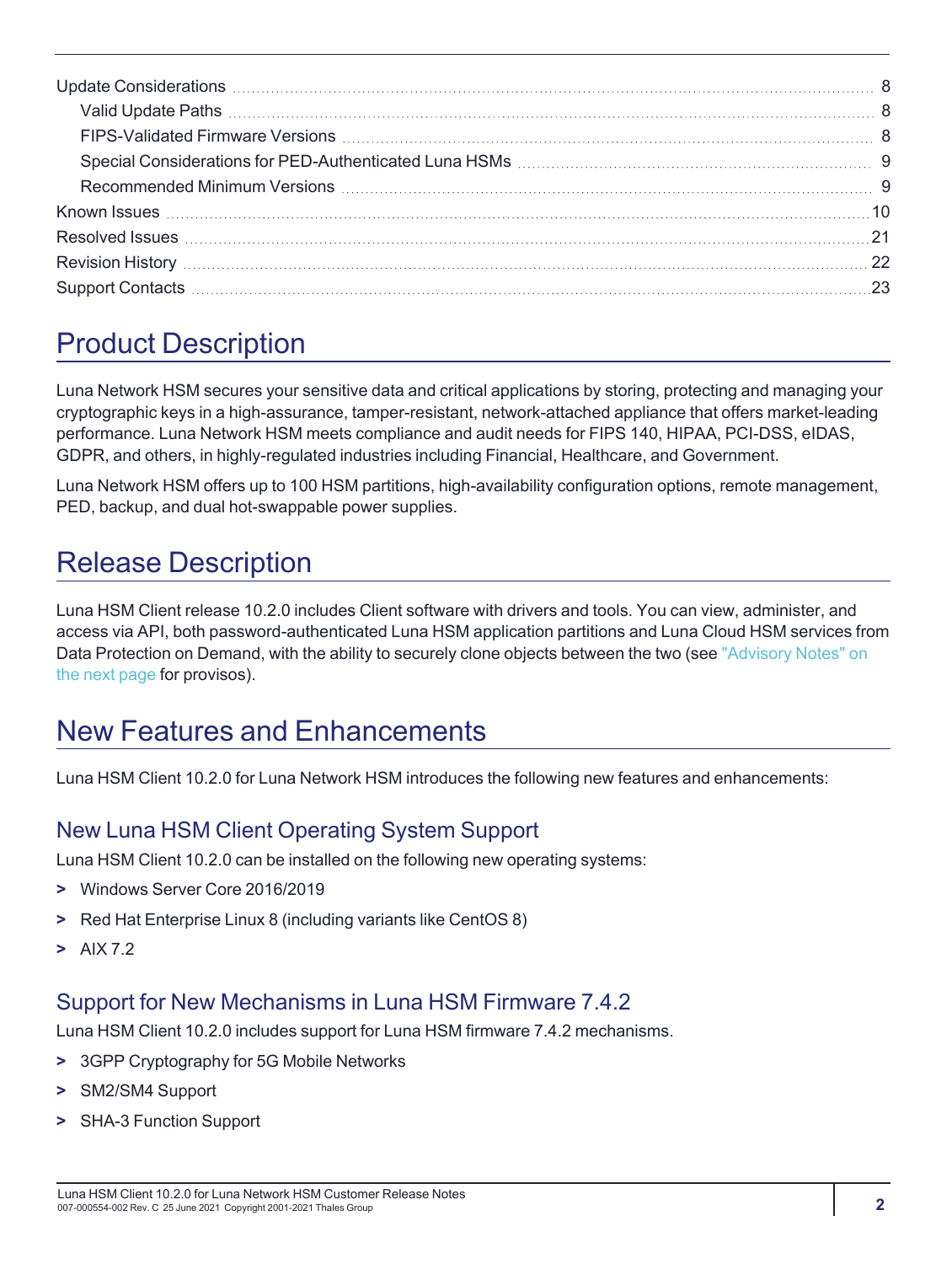**NOTE** Refer to "Special Considerations for [PED-Authenticated](#page-8-0) Luna HSMs" on page 9 before installing Luna HSM firmware 7.4.2.

# <span id="page-2-0"></span>Fixes

<span id="page-2-1"></span>Issues addressed in this release are listed in "Resolved [Issues" on](#page-20-0) page 21.

# Advisory Notes

<span id="page-2-2"></span>This section highlights important issues you should be aware of before deploying this release.

### Red Hat Enterprise Linux / CentOS 6 Will Not be Supported in Future Releases

Luna HSM Client 10.2.0 is the last version that will support RHEL 6 and related operating systems. If you plan to install future client updates, consider updating your clients to RHEL 7 or 8.

# <span id="page-2-3"></span>Luna HSM Firmware 7.4.1 is No Longer Available

Luna HSM firmware 7.4.1 is no longer available for download from the Thales Customer Portal. Thales recommends that all customers using HSM firmware version 7.4.1 update to 7.4.2 or higher.

# <span id="page-2-4"></span>Luna HSM Client 7.5 is No Longer Available

Luna HSM Client 7.5 is no longer available for download from the Thales Customer Portal. Thales strongly recommends that all customers using version 7.5 update their client software to 10.1 or higher.

# <span id="page-2-5"></span>Older JAVA versions require patch/update

The .jar files included with the Luna HSM Client have been updated with a new certificate, signed by the Oracle JCE root certificate. This certificate validation requires a minimum Oracle JDK/JRE version.

- **>** If your application relies on Oracle Java 7 or 8, you must update to the advanced version provided by Oracle. You require (at minimum) version **7u131** or **8u121**. Please refer to Oracle's website for more information: <https://www.oracle.com/technetwork/java/java-se-support-roadmap.html>
- **>** If your application relies on IBM Java 7 or 8, you must install a patch from IBM before updating to Luna HSM Client 10.x (see APAR [IJ25459](https://www.ibm.com/support/pages/apar/IJ25459) for details).

# <span id="page-2-6"></span>"CKR\_MECHANISM\_INVALID" messages in mixed DPoD implementations

When using DPoD with Luna HSM Client, you might encounter errors like "CKR\_MECHANISM\_INVALID" or "Error NCryptFinalizeKey" during some operations in Hybrid HA and FIPS mode (3DES Issue). This can occur if firmware versions differ between a Luna Network HSM partition and a DPoD service in an HA group when you invoke a mechanism that is supported on one but not the other. Similarly, if one member is in FIPS mode, while the other is not, a mechanism might be requested that is allowed for one member, but not the other. For example, the **ms2luna** tool can fail when 3DES operations are invoked.

# <span id="page-2-7"></span>Important note about 10 Gbps Optical Ethernet modules

The Network HSM Appliance is shipped from the factory with FIPS-validated firmware installed, and can be purchased with one of two options for Ethernet ports: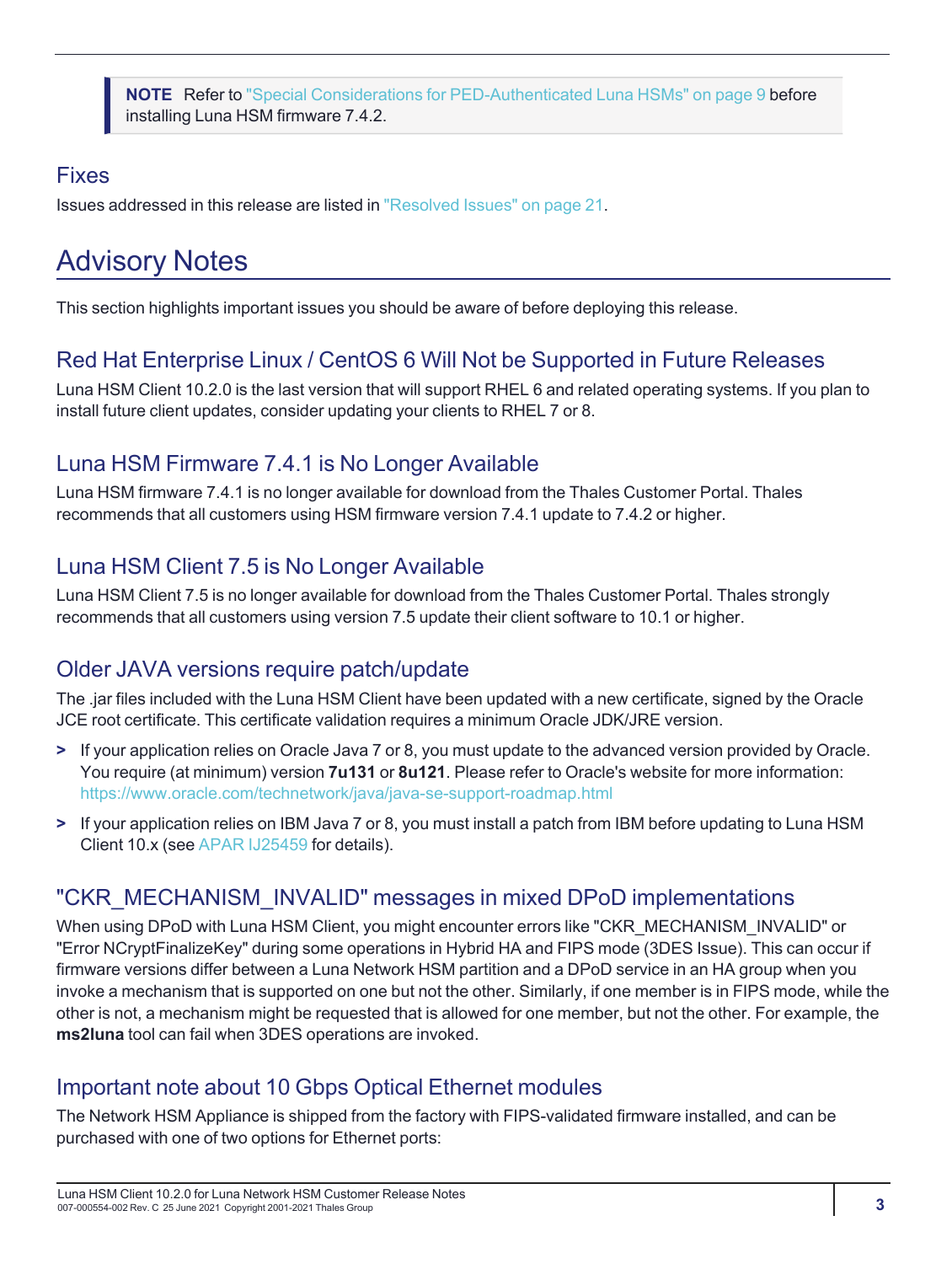- **>** 1Gbps copper-only RJ-45 connectors for all four physical Ethernet ports, or
- **>** 10Gbps Optical Ethernet on two of the ports and 1Gbps RJ-45 connections on the other two ports.

The first option was already the standard, factory-delivered appliance.

The second option behaves identically to the first, in all respects, except the following five points



- **>** Two of the Ethernet ports (see the middle, upper portion of the diagram, just above the ventilation grid) have 10Gbps Optical Ethernet SFP+ connectors, while the two Ethernet ports (stacked vertically beside the HSM slot) retain 1Gbps copper RJ-45 sockets.
- **>** The small form-factor pluggable (SFP) transceiver modules are packed in their own independent packaging to avoid possible damage and dust during shipping and handling, and those must be inserted into the SFP+ connectors on the appliance during appliance installation. (See the Installation Guide in the main product documentation)
- **>** The logical Ethernet port assignments are different from the standard appliance, such that the 10Gbps optical ports are designated Eth0 and Eth1, while the 1Gbps copper ports are designated Eth2 and Eth3.
- **>** The output of the Luna Shell (lunash:>) command **network show -verbose** displays "FIBRE" and the 10000baseT/Full option, when the appliance has optical Ethernet ports.
- **>** Port bonding is allowed only between Ethernet ports of the same type and speed.

**CAUTION!** To use 10 Gbps optical Ethernet, update Luna Network HSM appliance software to version 7.4 or higher. Do not attempt to update a 10G-ready appliance to version 7.3.x.

# <span id="page-3-0"></span>Support for 32-bit OS Platforms is Ending

Starting with Luna HSM Client 10.1.0, 32-bit libraries are no longer provided. If you have a 32-bit application or integration, remain with a previous client release (such as 7.2, 7.3, or 7.4), or migrate to 64-bit platform.

# <span id="page-3-1"></span>Resolved Issues LKX-2832/LUNA-956: CKA\_EXTRACTABLE Default Setting

Formerly, the CKA\_EXTRACTABLE attribute on new, unwrapped, and derived keys was incorrectly set to TRUE by default. This was resolved in Luna HSM firmware 7.0.2 and higher. In firmware 7.0.2 and higher, the CKA\_ EXTRACTABLE attribute on new, unwrapped, and derived keys is set to FALSE by default.

**NOTE** If you have existing code or applications that expect keys to be extractable by default, you must modify them to explicitly set the CKA\_EXTRACTABLE attribute value to TRUE.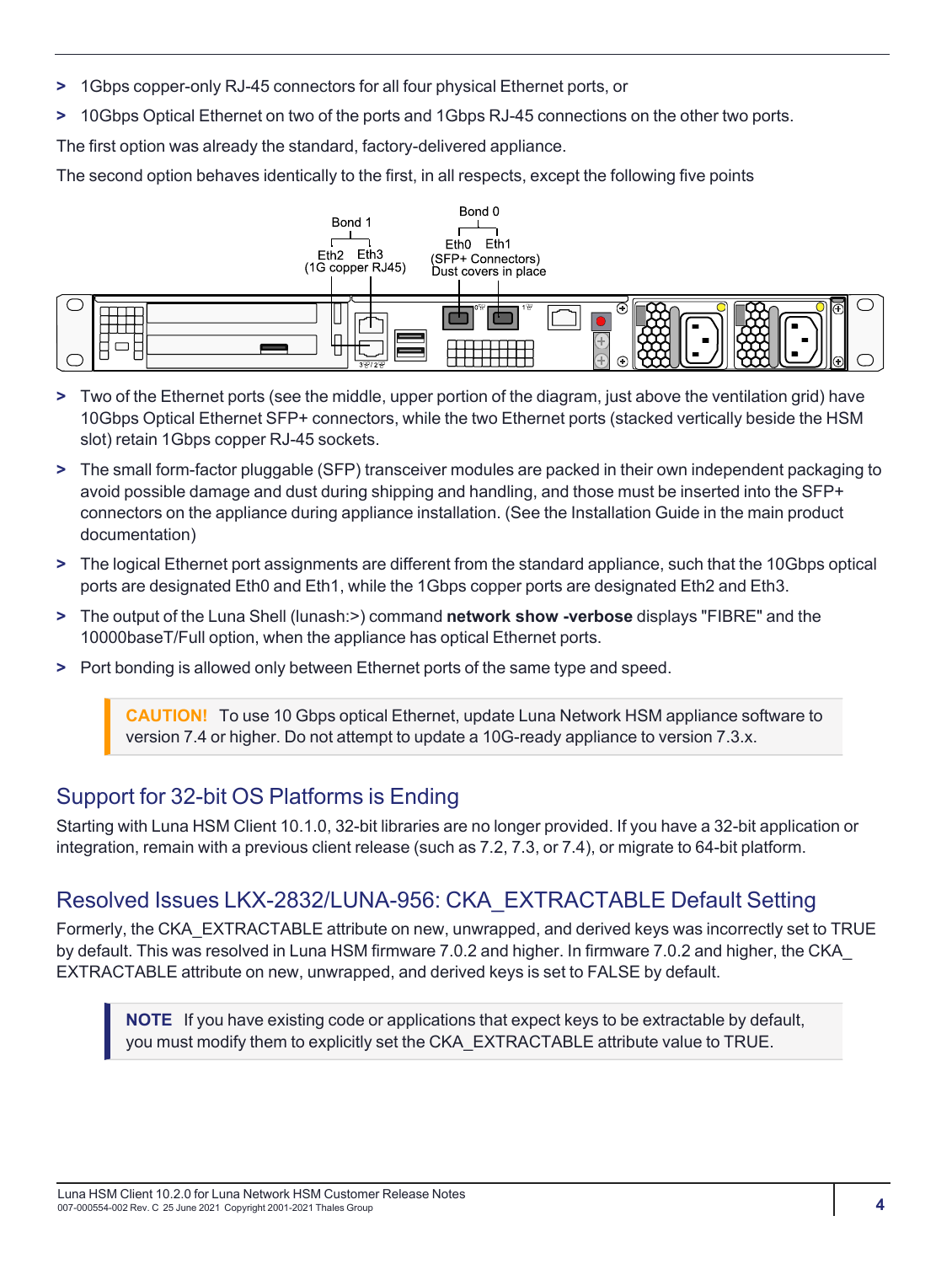# <span id="page-4-0"></span>Resolved Issue LUNA-7585: Java DERIVE and EXTRACT flag settings for keys injected into the HSM

Formerly, the DERIVE and EXTRACT flags were forced to "true" in the JNI, which overrode any values passed by applications via Java. This is resolved in Luna release 7.3 and higher.

As of release 7.3:

- **>** The default values for the DERIVE and EXTRACT flags are set to "false" (were set to "true" in previous releases.
- **>** JNI accepts and preserves values set by applications via the following Java calls:

```
LunaSlotManager.getInstance().setSecretKeysDerivable( true );
LunaSlotManager.getInstance().setPrivateKeysDerivable( true );
LunaSlotManager.getInstance().setSecretKeysExtractable( true );
LunaSlotManager.getInstance().setPrivateKeysExtractable( true );
```
**NOTE** If you have existing code that relies on the DERIVE and EXTRACT flags being automatically defined by the JNI for new keys, you will need to modify your application code to set the flag values correctly.

In cases where a derived key must be extractable, add the following line to the **java.security** file:

<span id="page-4-1"></span>com.safenetinc.luna.provider.createExtractablePrivateKeys=true

# PED Upgrade Required for Currently-Owned PEDs

If you have older PEDs that you intend to use with Luna HSM 7.0 or later, you must upgrade to firmware 2.7.1 (or newer). The upgrade and accompanying documentation (**007-012337-003\_PED\_upgrade\_2-7-1-5.pdf**) are available from the Thales Support Portal.

# <span id="page-4-2"></span>New USB-powered PED

Gemalto is pleased to announce the availability of Luna HSM PIN Entry Device (PED) v2.8. The v2.8 PED contains new hardware that enables the PED to be USB-powered; there is no longer a requirement for an external DC power Adapter. PED v2.8 is functionally equivalent to your existing (pre-generation) PEDs and is compatible with HSM versions, 5.x, 6.x, and 7.x.

PED v2.8 ships with firmware 2.8.0. Note that you cannot upgrade existing PEDs to the 2.8.0 version; existing PEDs continue to need a separate DC power adapter for remote PED and upgrade use. The model number on the manufacturer's label identifies the refreshed PED: PED-06-0001.

#### **To use the new USB-powered PED**

- **1.** Ensure the Luna HSM Client software is installed on the Windows computer that will provide PED authentication for your Luna Network HSM. Installing the Remote PED component of the Luna HSM Client installs the required driver.
- **2.** Connect the PED to the computer where you installed the Remote PED component of the Luna HSM Client using the USB micro connector on the PED and a USB socket on your computer.
- **3.** After you connect the PED to the host computer, it will take 30 to 60 seconds for initial boot-up, during which time a series of messages are displayed, as listed below:

**BOOT V.1.1.0-1**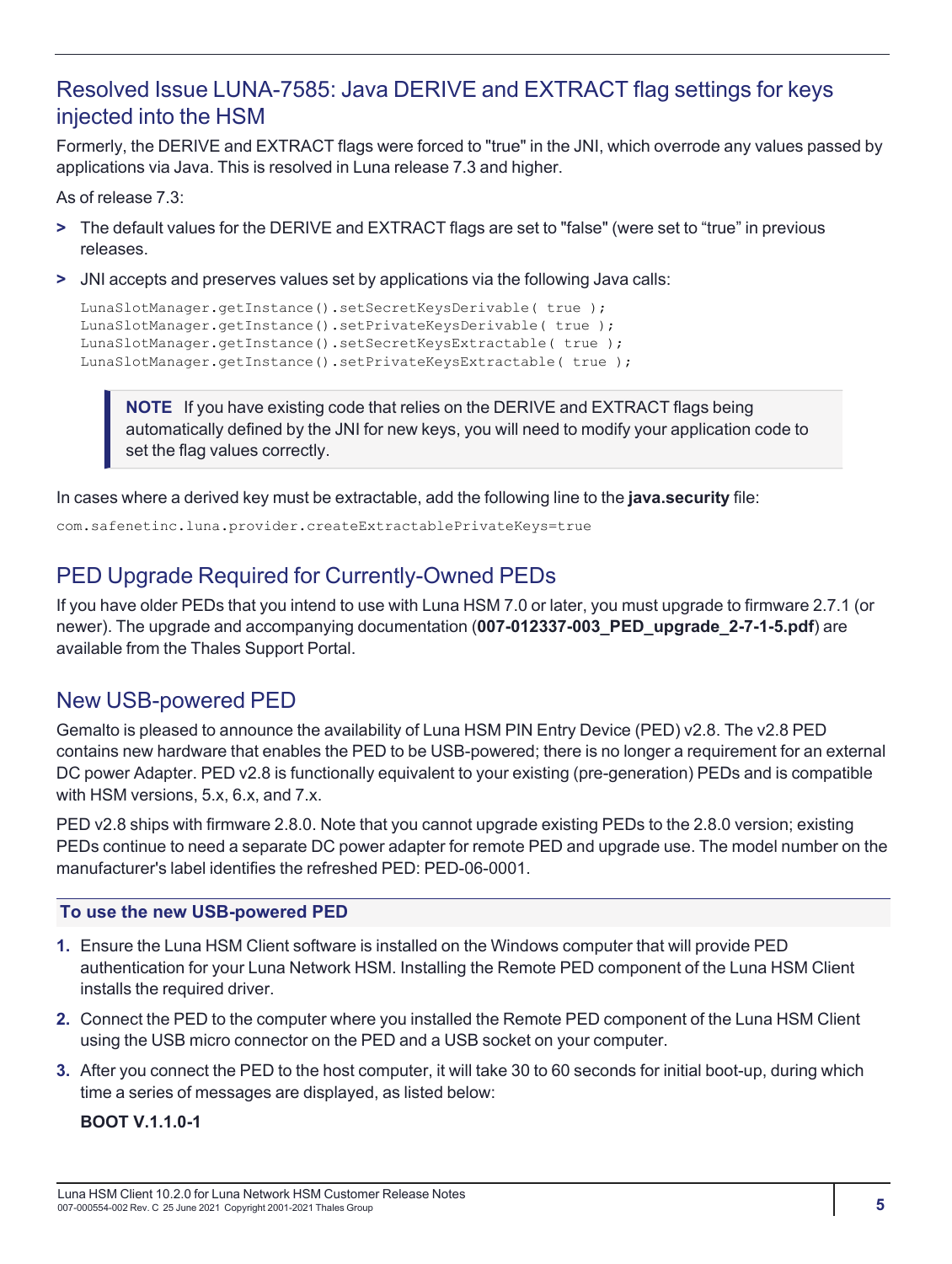#### **CORE V.3.0.0-1**

#### **Loading PED...**

**Entering...**

- **4.** After the boot process is complete, the PED displays **Local PED mode** and the **Awaiting command...** prompt. Your new PED is now ready for use.
- **5.** To enter Remote PED mode, if needed, exit Local PED mode with the "**<**" key, and from the **Select Mode** menu, select option **7 Remote PED**.

#### <span id="page-5-0"></span>STC over IPv6 is Unavailable

<span id="page-5-1"></span>STC client-partition links are not available over an IPv6 network.

### Remote Backup Over IPv6 is Unavailable

Network connections from the Luna HSM Client to a Remote Backup Server must use IPv4.

**NOTE** Network connections from the client to the HSMs you want to backup using RBS can use IPv6. Only the connection from the client to the RBS server requires IPv4.

#### <span id="page-5-2"></span>HSM Logs Sent to Messages Log

The **hsm.log** file has been removed from Luna 7. The HSM logs are now sent to the **messages** log.

**NOTE** Although it is ignored, the **hsm** option appears in the syntax for some **syslog** commands (such as **syslog tail -logfiles**).

# <span id="page-5-3"></span>Supported Operating Systems

<span id="page-5-4"></span>This section lists the supported software, hardware, and optional upgrades for the HSM.

### Luna HSM Client

Luna HSM Client 7.2 and newer can be used with HSMs running Luna 6.2.1 or higher, or any Luna 7 version, without conflict. Luna HSM Client 7.2 and newer versions can coexist in large deployments. You can schedule client roll-outs at your convenience, without need to match versions across your organization. Future HSM features that do not have client-version dependencies will function without issue.

You can install the Luna HSM Client 10.2.0 on the following 64-bit operating systems:

| <b>Operating System</b> | <b>Version</b> | <b>Secure Boot</b> | <b>DPoD HSM on</b><br><b>Demand</b> |
|-------------------------|----------------|--------------------|-------------------------------------|
| <b>Windows</b>          | 10             | Yes                | Yes                                 |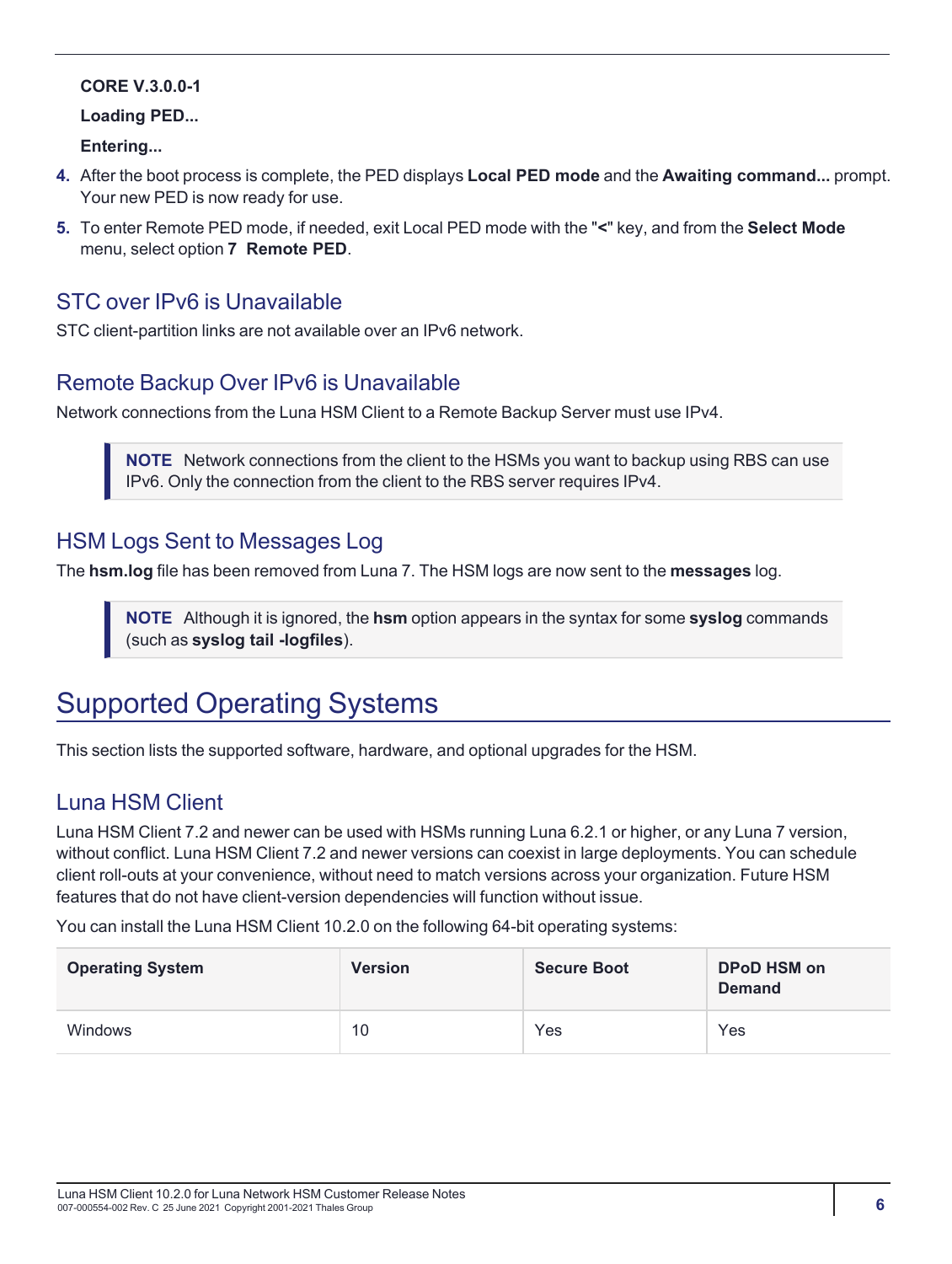| <b>Operating System</b>                                                                     | <b>Version</b>       | <b>Secure Boot</b> | <b>DPoD HSM on</b><br><b>Demand</b> |
|---------------------------------------------------------------------------------------------|----------------------|--------------------|-------------------------------------|
| <b>Windows Server</b>                                                                       | 2019 (Standard/Core) | Yes                | Yes                                 |
|                                                                                             | 2016 (Standard/Core) | Yes                | Yes                                 |
|                                                                                             | 2012 R2              | No                 | Yes                                 |
| Red Hat Enterprise Linux (including<br>variants like CentOS and Oracle<br>Enterprise Linux) | 8                    | No                 | Yes                                 |
|                                                                                             | $\overline{7}$       | No                 | Yes                                 |
| SuSe Linux (minimal client only)                                                            | 12.4                 | No                 | <b>No</b>                           |
|                                                                                             | 11.4                 | No                 | No                                  |
| Ubuntu <sup>**</sup>                                                                        | 14.04                | No                 | No                                  |
|                                                                                             | 18                   | No                 | No                                  |

**\*** Although the AIX and Solaris installers display the options, Luna PCIe and USB HSMs are not supported in this release. Select only **SafeNet Luna Network HSM** during installation.

**\*\*** The Linux installer for Luna HSM Client software is compiled as .rpm packages. To install on a Debian-based distribution, such as Ubuntu, **alien** is used to convert the packages. We used **build-essential**:

#### **apt-get install build-essential alien**

If you are using a Docker container or another such microservice to install the Luna Minimal Client on Ubuntu, and your initial client installation was on another supported Linux distribution as listed above, you do not require **alien**. Refer to the product documentation for instructions. You might need to account for your particular system and any pre-existing dependencies for your other applications.

#### <span id="page-6-0"></span>Remote PEDserver

The PEDserver software is included with the Luna HSM Client software. You must install the Luna HSM Client, with the PEDserver option, on each workstation used to host a remote PED. The PEDserver software is supported on Windows and Linux (see "Supported Operating [Systems" on](#page-5-3) the previous page).

### <span id="page-6-1"></span>Supported Cryptographic APIs

Applications can perform cryptographic operations using the following APIs:

- **>** PKCS#11 2.20
- **>** JCA within Oracle Java 7**\***/8**\***/9/10/11
	- **\*** Luna HSM Client 10.1 and newer requires the advanced version of Oracle Java 7/8.
- **>** JCA within OpenJDK 7/8/9/10/11
- **>** OpenSSL
- **>** Microsoft CAPI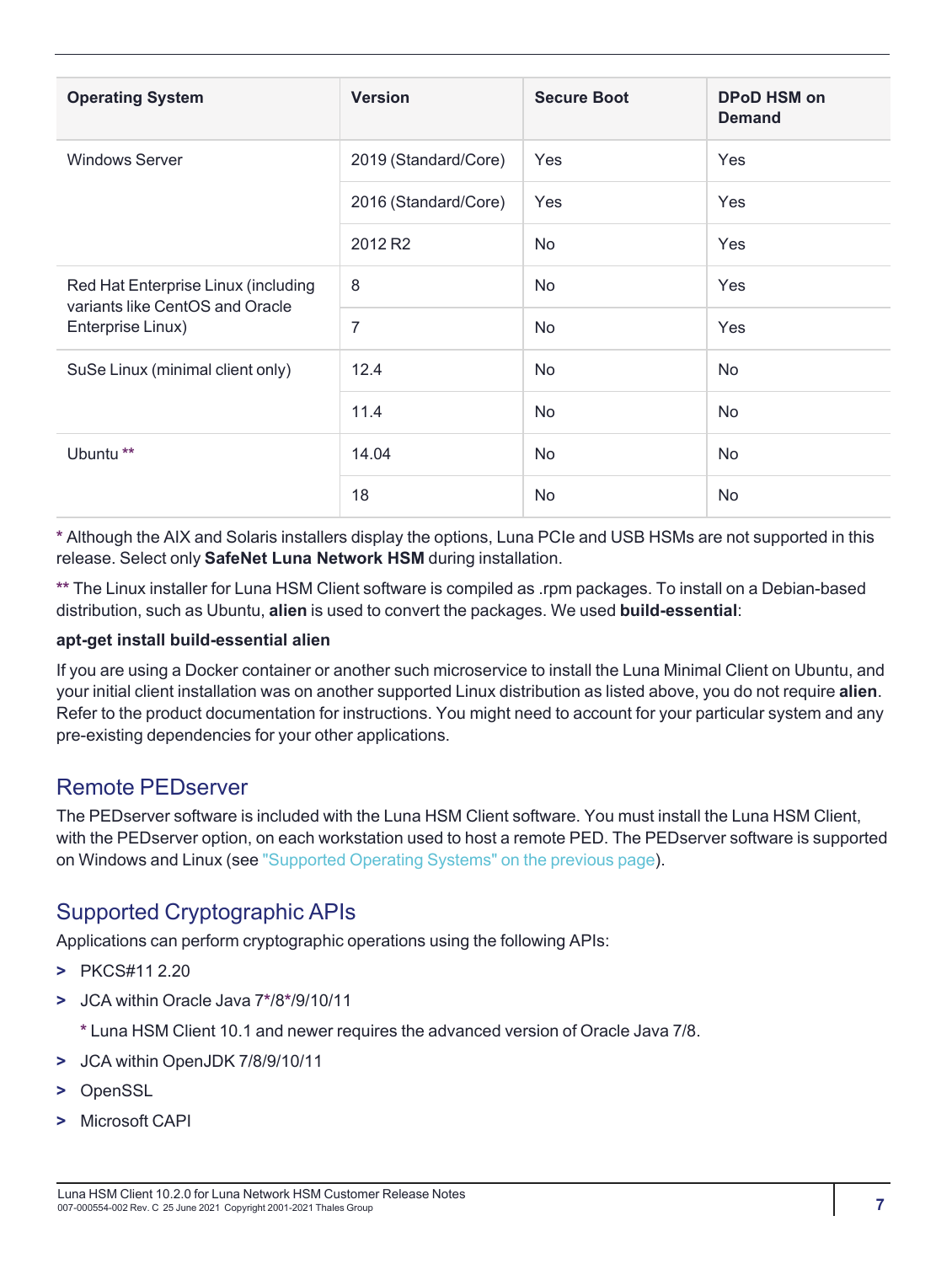#### <span id="page-7-0"></span>**>** Microsoft CNG

# Update Considerations

Detailed procedures for installing the software and firmware updates can be found in the product documentation. Before you install any updates, consider the following guidelines:

- **>** Back up all important cryptographic material. Refer to the product documentation for backup procedures.
- **>** Stop all client applications running cryptographic operations on the HSM.
- **>** If you are using STC on the HSM Admin channel, disable it by running lunash:> **hsm stc [disable](../../../../../../Content/lunash/commands/hsm/hsm_stc_disable.htm)** before you update the HSM firmware.
- **>** Use an uninterruptible power supply (UPS) to power your HSM. There is a small chance that a power failure during an update could leave your HSM in an unrecoverable condition.

# <span id="page-7-1"></span>Valid Update Paths

The following table provides tested paths for updating to the current software/firmware versions.

| <b>Component</b>                    | <b>Directly from version</b> | <b>To version</b>   |
|-------------------------------------|------------------------------|---------------------|
| Luna HSM Client software            | Any                          | 10.2.0              |
| Luna Network HSM appliance software | 7.0, 7.1                     | 7.2                 |
|                                     | 7.2, 7.3                     | 7.4                 |
| Luna HSM firmware                   | 7.0.1, 7.0.2                 | 7.0.3, 7.1.0, 7.2.0 |
|                                     | 7.0.3, 7.1.0, 7.2.0, 7.3.0   | $7.3.3^*$ , $7.4.0$ |
|                                     | 7.3.3, 7.4.0, 7.4.1          | $7.4.2*$            |
| Luna Backup HSM (G5) firmware       | 6.10.9, 6.24.7, 6.26.0       | $6.27.0**$          |
| Luna Backup HSM (G7) firmware       | 7.3.2                        | N/A                 |
| Luna PED firmware                   | 2.7.1                        | N/A                 |
|                                     | 2.8.0                        | N/A                 |

**\*** See "Special Considerations for [PED-Authenticated](#page-8-0) Luna HSMs" on the next page to see if any caveat applies to your HSM.

**\*\*** Note that firmware 6.24.7 is the latest FIPS-validated version for the Luna Backup HSM (G5). FIPS validation might not be strictly necessary for a Backup HSM because it does not perform cryptographic operations with contained objects, but some audit checklists might not make that distinction.

# <span id="page-7-2"></span>FIPS-Validated Firmware Versions

The following firmware versions are all FIPS-140-2 Level 3 certified per certificate #3205: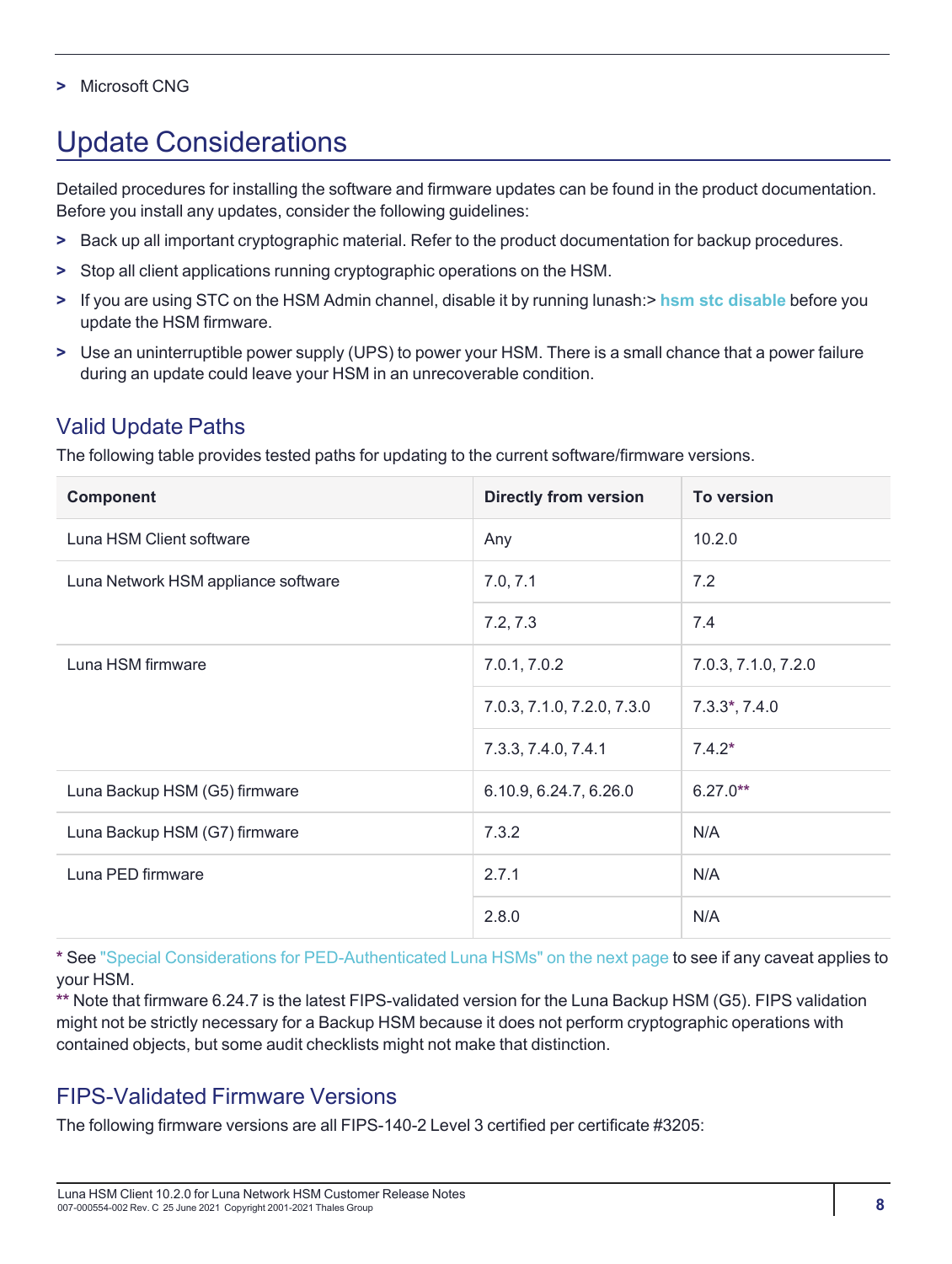<https://csrc.nist.gov/projects/cryptographic-module-validation-program/Certificate/3205>

- **>** Luna firmware v. 7.3.3 (recommended, see "Special Considerations for [PED-Authenticated](#page-8-0) Luna [HSMs" below](#page-8-0))
- **>** Luna firmware v. 7.0.3 (factory-shipped version)
- <span id="page-8-0"></span>**>** Luna firmware v. 7.0.2 (see F5 note, below)

# Special Considerations for PED-Authenticated Luna HSMs

Refer to the following table for special firmware 7.3.3 and 7.4.2 update procedures for PED-authenticated HSMs. These procedures apply depending on what firmware version was used to create the application partitions. The install paths described in "Valid Update [Paths" on](#page-7-1) the previous page apply.

Luna HSM Client 10.2.0, or a patched version of Luna HSM Client 7.4.0, is required to make full use of firmware 7.4.2 capabilities.

| <b>Partition created in HSM at</b><br>firmware version                | <b>Procedure</b>                                                                                                                                                                                                                                                                                                                                                                                                                      |
|-----------------------------------------------------------------------|---------------------------------------------------------------------------------------------------------------------------------------------------------------------------------------------------------------------------------------------------------------------------------------------------------------------------------------------------------------------------------------------------------------------------------------|
| 7.0.3, 7.3.3                                                          | Normal firmware update procedure (refer to HSM documentation)                                                                                                                                                                                                                                                                                                                                                                         |
| 7.1.0, 7.2.0, 7.3.0, or 7.4.0<br>with Partition Policy 15 set to ON*  | Normal firmware update procedure (refer to HSM documentation) - EXCEPT<br>the Partition SO must reset the challenge secret(s) after the firmware update,<br>so that partition objects become accessible again.                                                                                                                                                                                                                        |
| 7.1.0, 7.2.0, 7.3.0, or 7.4.0<br>with Partition Policy 15 set to OFF* | 1. Before updating firmware, back up your partition contents. This step is<br>essential as access to the partition will be lost after the firmware update.<br><b>2.</b> Update your HSM to firmware version 7.3.3 or 7.4.2 (refer to "Valid Update<br>Paths" on the previous page).<br>3. Your existing partition is no longer accessible; re-initialize the existing<br>partition.<br>4. Restore your partition objects from backup. |

<span id="page-8-1"></span>**\*** By default, Partition Policy 15 is OFF. Turning Policy 15 ON is destructive.

### Recommended Minimum Versions

Generally, Thales recommends that you always keep your HSM firmware, appliance software, and client software up to date, to benefit from the latest features and bug fixes. If regular updates are not possible or convenient, the following table lists the recommended minimum firmware and software versions for use with Luna 7 HSMs. If you are running an earlier version, Thales advises upgrading to the version(s) below (or later) to ensure that you have critical bug fixes and security updates.

|                                           | Luna HSM Client | Appliance Software | Luna HSM Firmware |
|-------------------------------------------|-----------------|--------------------|-------------------|
| Luna Network HSM 7<br>Minimum Recommended |                 | 7.2                | 7.2.0             |
| Configuration                             |                 |                    | 7.0.3             |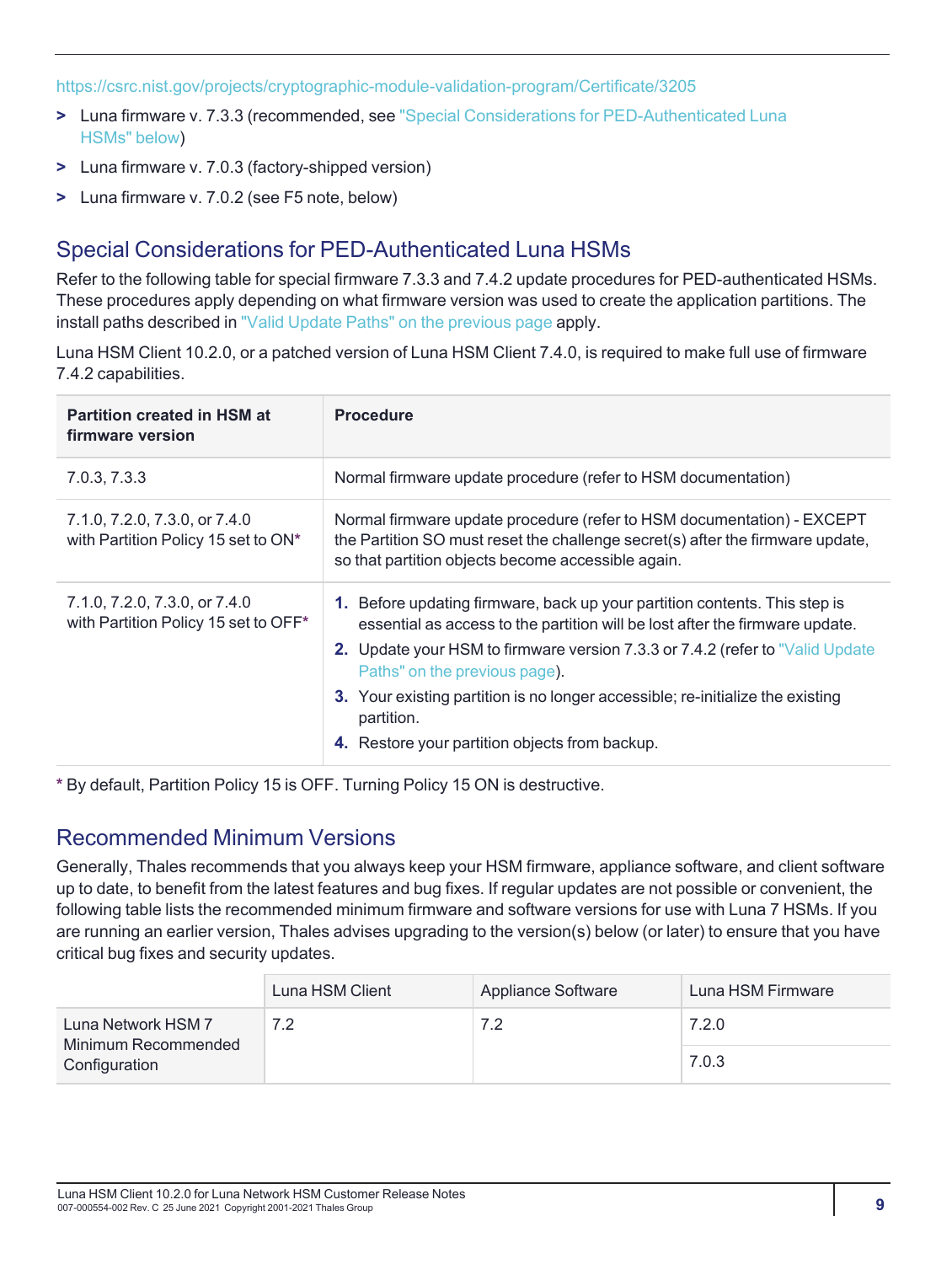**NOTE** Customers who wish to use Luna 7 HSMs with F5 Network BIG-IP 13.1 appliances should follow F5 guidelines for supported Luna HSM Client and HSM versions [\(https://support.f5.com/kb/en-us/products/big-ip\\_ltm/manuals/product/f5-safenet-hsm-version](https://support.f5.com/kb/en-us/products/big-ip_ltm/manuals/product/f5-safenet-hsm-version-interoperability-matrix.html)[interoperability-matrix.html\)](https://support.f5.com/kb/en-us/products/big-ip_ltm/manuals/product/f5-safenet-hsm-version-interoperability-matrix.html). At the time of this release, F5's supported versions for Luna 7 are Luna HSM Client 7.1 with appliance software 7.1 and firmware 7.0.2.

# <span id="page-9-0"></span>Known Issues

This section lists the issues known to exist in the product at the time of release. Workarounds are provided where available. The following table defines the severity level assigned to each listed issue.

| <b>Issue</b> | <b>Synopsis</b>                                                                                                                     |                                                                                                                                                                                                                                                                                                  |
|--------------|-------------------------------------------------------------------------------------------------------------------------------------|--------------------------------------------------------------------------------------------------------------------------------------------------------------------------------------------------------------------------------------------------------------------------------------------------|
| LUNA-14009   | string, and fails with "Parameters missing".                                                                                        | Problem: When running cmu verifyhsm, the interactive mode does not prompt for a challenge<br>Workaround: Always specify a challenge string: cmu verifyhsm -challenge " <string>"</string>                                                                                                        |
| LUNA-13907   | HSMoD service.                                                                                                                      | Problem: When requesting a certificate (cmu requestcertificate) using the wrong attribute to<br>specify the private key, an incorrect error message is thrown ("Signing key not found").<br>Workaround: Use -privatehandle to specify a key on a Luna partition, and -privateouid on an          |
| LUNA-13762   | Luna PCIe HSM and Luna Backup HSM.                                                                                                  | Problem: The Windows Device Manager sometimes displays incorrect driver version 10.2.0.1 for<br>Workaround: Can be safely ignored. The correct driver version is 10.2.0.111.                                                                                                                     |
| LUNA-13144   | multitoken.<br>unknown mechanisms are listed by vendor code below:                                                                  | <b>Problem:</b> Using Luna HSM Client 10.2.0, some of the new mechanisms available in Luna firmware<br>7.4.2 appear in LunaCM and ckdemo as "Unknown Mechanism Type". They are listed correctly in<br>Workaround: In the Luna API, you can always call mechanisms by name or by vendor code. The |
|              | CKM_SM2DSA<br>CKM SM3 SM2DSA<br>CKM SHA1_SM2DSA<br>CKM_SHA224_SM2DSA<br>CKM_SHA256_SM2DSA<br>CKM_SHA384_SM2DSA<br>CKM SHA512 SM2DSA | 0x80000b21<br>0x80000b22<br>0x80000b23<br>0x80000b24<br>0x80000b25<br>0x80000b26<br>0x80000b27                                                                                                                                                                                                   |

**Table 1: List of known issues from Luna HSM Client 10.2.0**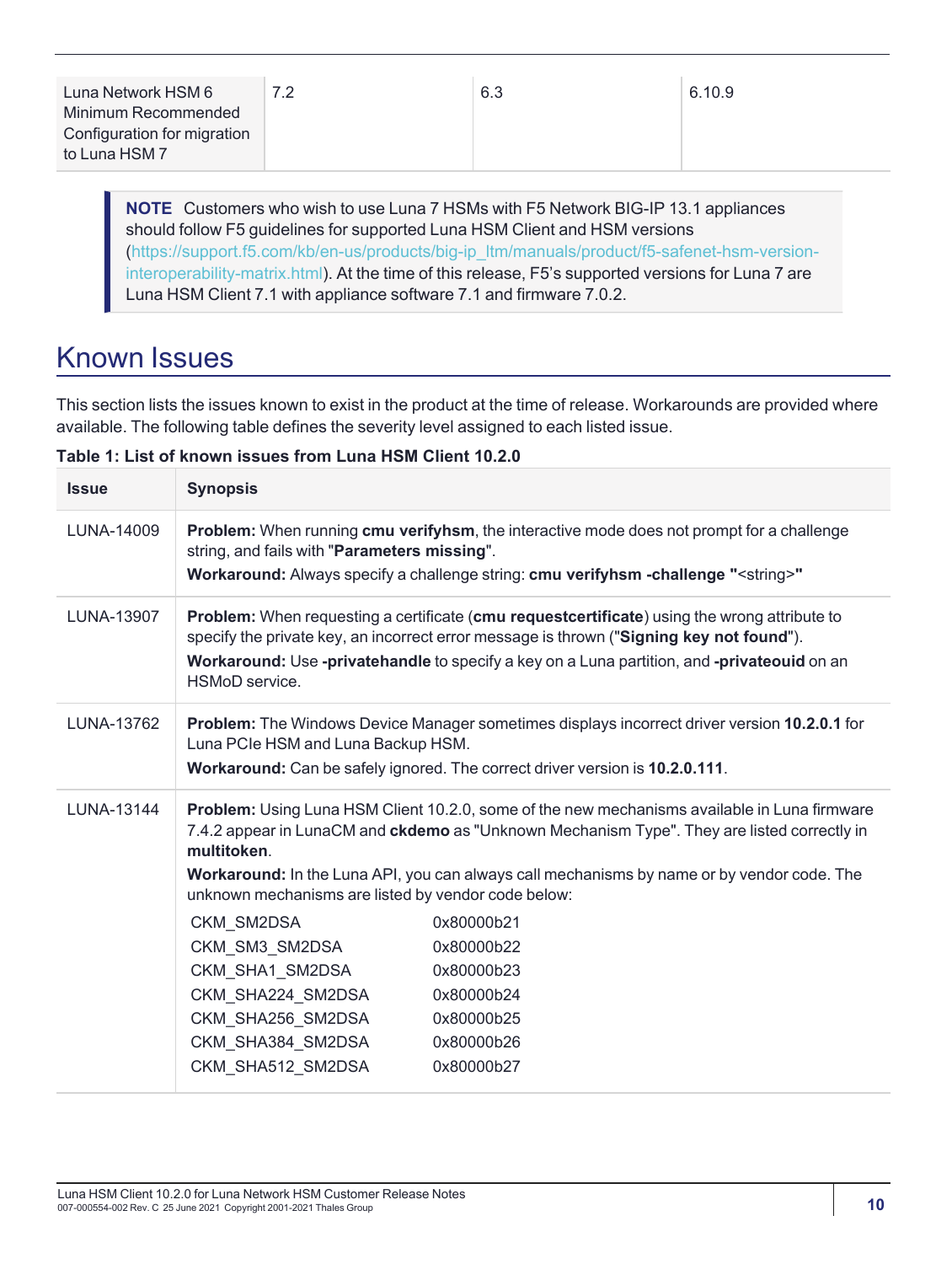| <b>Issue</b> | <b>Synopsis</b>                                                                                                                                                                                                                                                                                               |
|--------------|---------------------------------------------------------------------------------------------------------------------------------------------------------------------------------------------------------------------------------------------------------------------------------------------------------------|
| LUNA-11367   | <b>Problem:</b> On Solaris, attempting to perform operations on an HSM in Secure Transport Mode<br>returns an unhelpful error (CKR_UNKNOWN) instead of the correct CKR_CMD_NOT_ALLOWED<br>HSM IN TRANSPORT.<br><b>Workaround:</b> Refer to the documentation for instructions on recovering the HSM from STM. |
| SH-4987      | Problem: When creating a self-signed certificate with cmu selfsigncertificate, additional<br>characters are added to the specified serial number.<br><b>Workaround:</b> None. Use cmu getattribute to note the actual serial number assigned to the<br>certificate.                                           |

### **Table 2: List of known issues from previous releases**

| <b>Issue</b>      | <b>Synopsis</b>                                                                                                                                                                                                                                                                                                                                                                         |
|-------------------|-----------------------------------------------------------------------------------------------------------------------------------------------------------------------------------------------------------------------------------------------------------------------------------------------------------------------------------------------------------------------------------------|
| LUNA-13780        | Problem: Importing a DSA public key to a partition using cmu import fails with "Certificate invalid"<br>error.<br><b>Workaround: None.</b>                                                                                                                                                                                                                                              |
| LUNA-13761        | Problem: On Linux clients, when running cmu selfsigncertificate with no arguments specified,<br>cmu fails to prompt the user for the relevant object handles/OUIDs, even if multiple valid keypairs<br>exist on the partition.<br>Workaround: Always specify the object handles/OUIDs of the desired keypair using -publichandle<br>and -privatehandle or -publicouid and -privateouid. |
| LUNA-13176        | Problem: On Linux, selecting only the PEDserver component during client installation installs all<br>available client components.<br>Workaround: Uninstall the undesired components.                                                                                                                                                                                                    |
| LUNA-13175        | Problem: Code comment mistakenly appears in the output for some vtl commands:<br>Note: Aux cert printing function deprecated in OpenSSL 1.1.0 - reimplement<br>Workaround: Message can be safely ignored.                                                                                                                                                                               |
| LUNA-12822        | Problem: CKDEMO option (39) Get OUID reports object OUIDs with extra zeroes appended.<br>Workaround: Use option (24) Get Attribute to view the correct OUID.                                                                                                                                                                                                                            |
| <b>LUNA-12471</b> | Problem: In LunaProvider, some operations prohibited in FIPS mode (insufficient key size, for<br>example) fail with an unhelpful NULL error.<br>Workaround: Consult documentation for permitted FIPS mode operations.                                                                                                                                                                   |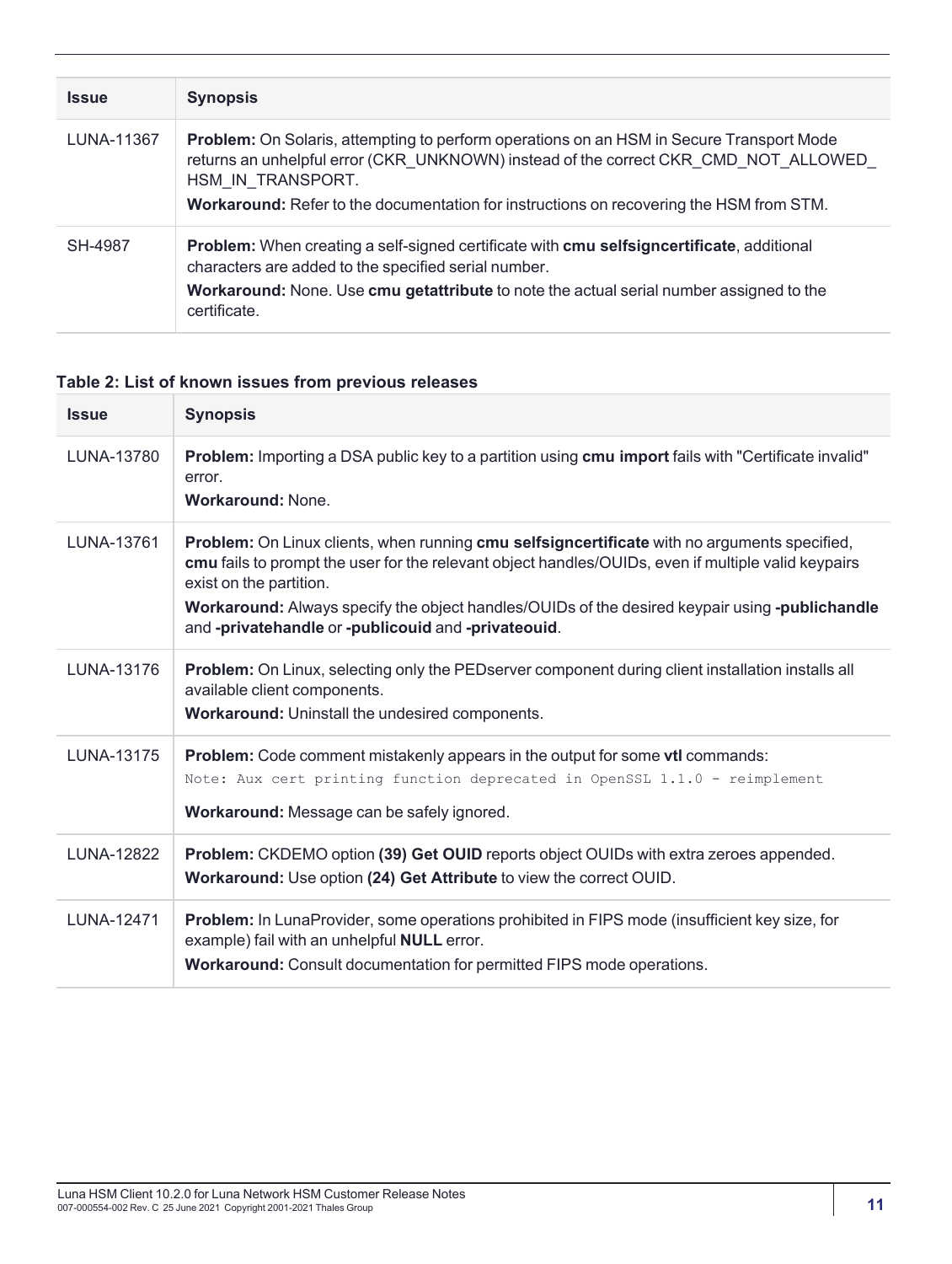| <b>Issue</b>      | <b>Synopsis</b>                                                                                                                                                                                                                                                                                                                                                                                                                                                                                                                                      |
|-------------------|------------------------------------------------------------------------------------------------------------------------------------------------------------------------------------------------------------------------------------------------------------------------------------------------------------------------------------------------------------------------------------------------------------------------------------------------------------------------------------------------------------------------------------------------------|
| <b>LUNA-11724</b> | <b>Problem:</b> When setting up a DPoD HSM on Demand service on Windows, running the setenv<br>script by right-clicking and selecting "Run as Administrator" causes the operation to fail with the<br>error:<br>The argument `setenv.ps1` to the -File parameter does not exist. Provide<br>the path to an existing '.ps1' file as an argument to the -File parameter<br>Workaround: Run the setenv script in an already-open Administrator command prompt. On<br>Windows Server, the command prompt is always opened with Administrator privileges. |
| LUNA-11448        | Problem: Occasionally, after uninstalling the client software, client binaries remain in the<br>installation directory.<br>Workaround: These can be safely deleted. To keep your configuration when updating to a new<br>client version, do not delete the following files/directories:<br>$>$ /cert<br>> /PedClient_service<br>> /softtoken<br>> crystoki.ini/Chrystoki.conf                                                                                                                                                                        |
| LUNA-11269        | Problem: When an HSMoD service is a member of an HA group, some events (such as the HSMoD<br>member being dropped and its connection then re-established) are not recorded in the HA log file.<br><b>Workaround: None.</b>                                                                                                                                                                                                                                                                                                                           |
| LUNA-11229        | Problem: Occasionally, changing the active slot in LunaCM results in objects not being correctly<br>displayed by lunacm:>partition contents, even though the Crypto Officer remains logged in on that<br>slot.<br>The 'Crypto Officer' is currently logged in. Looking for objects<br>accessible to the 'Crypto Officer'.<br>No objects viewable to 'Crypto Officer' are currently stored in the partition.<br>Workaround: Log in as Crypto Officer again and retry lunacm:>partition contents.                                                      |
| LGX-2032          | Problem: The Luna G7 Backup HSM driver fails to uninstall on Windows, causing subsequent client<br>install/uninstall issues.<br><b>Workaround:</b> If you encounter this issue, contact Thales Customer Support ("Support Contacts" on<br>page 23).                                                                                                                                                                                                                                                                                                  |
| LUNA-10985        | Problem: With appliance software 7.4.0 installed, RSA sign/verify operations show decreased<br>performance when less than 20 threads are used.<br><b>Workaround: None.</b>                                                                                                                                                                                                                                                                                                                                                                           |
| LUNA-11363        | Problem: When using an HA group made up of Luna STC partitions and an HSMoD service and<br>restarting the STC service, login to another STC partition in the same session can fail with an error<br>(CKR_STC_NO_CHANNEL).<br><b>Workaround: Restart LunaCM.</b>                                                                                                                                                                                                                                                                                      |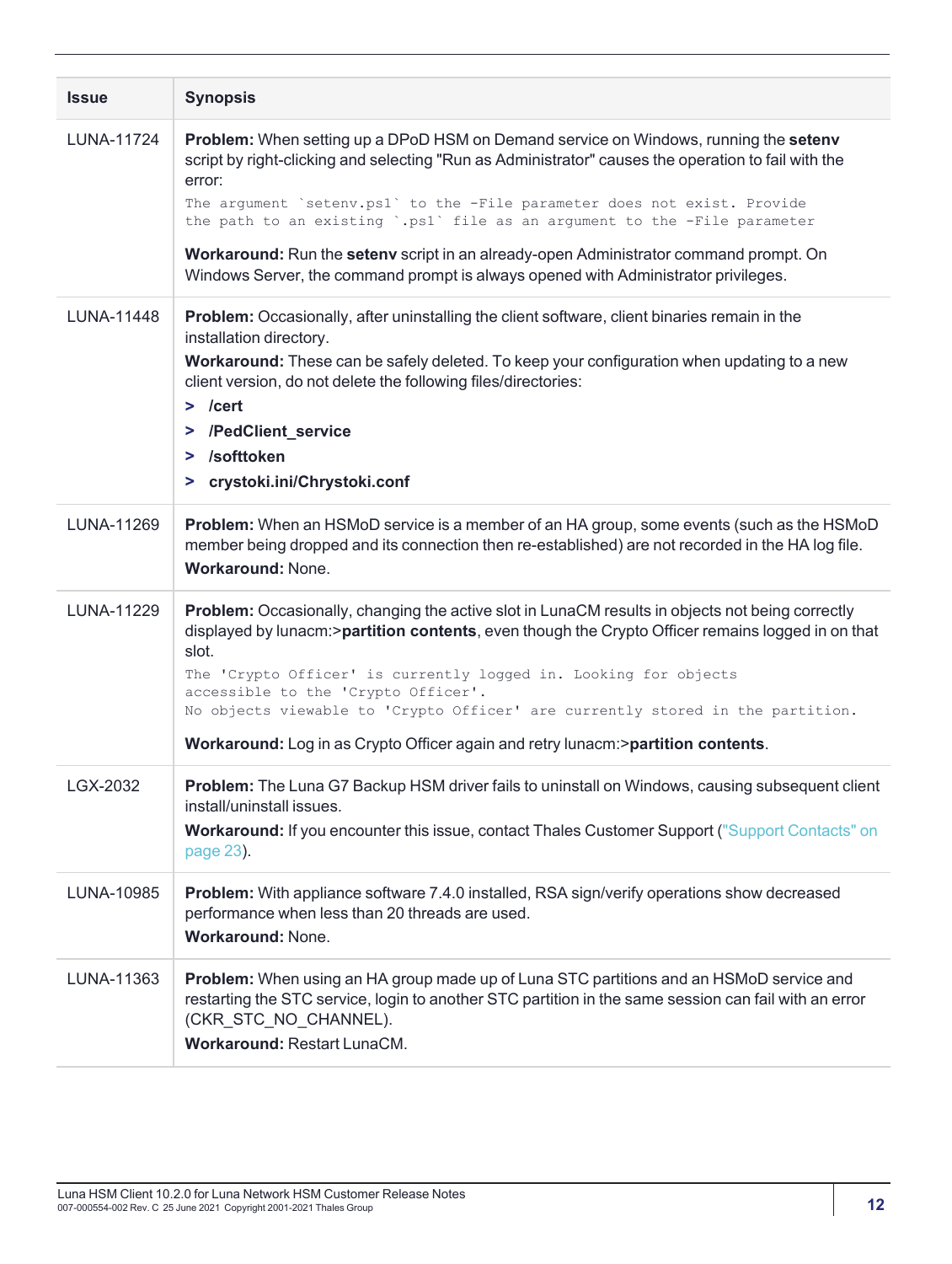| <b>Issue</b>          | <b>Synopsis</b>                                                                                                                                                                                                                                                                                                                                                                                                                                            |
|-----------------------|------------------------------------------------------------------------------------------------------------------------------------------------------------------------------------------------------------------------------------------------------------------------------------------------------------------------------------------------------------------------------------------------------------------------------------------------------------|
| <b>LUNA-11117</b>     | Problem: When using an HSM on Demand service with an Entrust integration on Windows, the<br>entsh session times out after 4 minutes (this does not occur on Linux).<br>Workaround: Log in to the Entrust session again and rerun the command.                                                                                                                                                                                                              |
| LUNA-11141            | Problem: If you installed the Windows client downloaded from the DPoD portal, LunaCM returns a<br>missing DLL error (MSVCP140.dll).<br>Workaround: Use the Luna HSM Client 10.1 installer, which includes all prerequisite files.<br>Otherwise, refer to the DPoD documentation (Services > HSM on Demand Services > HSMoD<br>service supported client platforms) for prerequisites to install manually.                                                   |
| SH-4571               | Problem: If you exceed the recommended maximum number of objects cloned to/from an HSMoD<br>service in a single cloning operation, the operation sometimes fails with an unhelpful error (CKR<br>DEVICE_ERROR). In the case of HA groups, this could include key creation operations, since<br>objects are then cloned to the HSMoD service.<br>Workaround: Expected behavior. Refer to the Luna HSM Client documentation for the<br>recommended maximums. |
| LUNA-11017<br>SH-4282 | Problem: When using an HA group made up of Luna partitions and an HSMoD service in FIPS<br>mode, if the Luna partition is unavailable, ms2luna fails to migrate keys from the Microsoft CA to the<br>HA slot.<br>Workaround: Ensure that all HA group members are available before you run ms2luna.                                                                                                                                                        |
| SH-4194               | <b>Problem:</b> If you perform <b>cmu getpkc</b> on an HSMoD service to confirm a public key, the operation<br>can sometimes fail.<br>Workaround: To confirm your key pair's origins and security in an HSM, run CKDemo's Display<br>Object (27) function. If the CKA_NEVER_EXTRACTABLE attribute is present, this confirms that the<br>private key was created in the HSM and never extracted.                                                            |
| LUNA-10992            | Problem: When using an HA group made up of Luna partitions and an HSMoD service in FIPS<br>mode, if the Luna partition is unavailable, 3DES keygen fails with CKR_MECHANISM_INVALID<br>error.<br>Workaround: Ensure that all HA group members are available before initiating 3DES keygen.                                                                                                                                                                 |
| LKX-5545              | Problem: When simultaneously running a combination of FM and non-FM applications with the<br>HSM, an error: Unable to communicate with HSM can occasionally occur under very high<br>operation loads.<br>Workaround: Restart the HSM to clear the error (lunash:>hsm restart).                                                                                                                                                                             |
| LKX-5353              | Problem: When a Remote PED connection times out, lunacm:>role login fails with a confusing<br>error (CKR_FUNCTION_FAILED).<br>Workaround: Run lunacm:>ped disconnect before ped connect.                                                                                                                                                                                                                                                                   |
| LKX-5351              | Problem: When partition policy 29: Perform RSA signing without confirmation is set to 0<br>(OFF), all RSA sign operations fail with an error (CKR_DATE_LEN_RANGE).<br>Workaround: If you use RSA signing, do not turn off partition policy 29.                                                                                                                                                                                                             |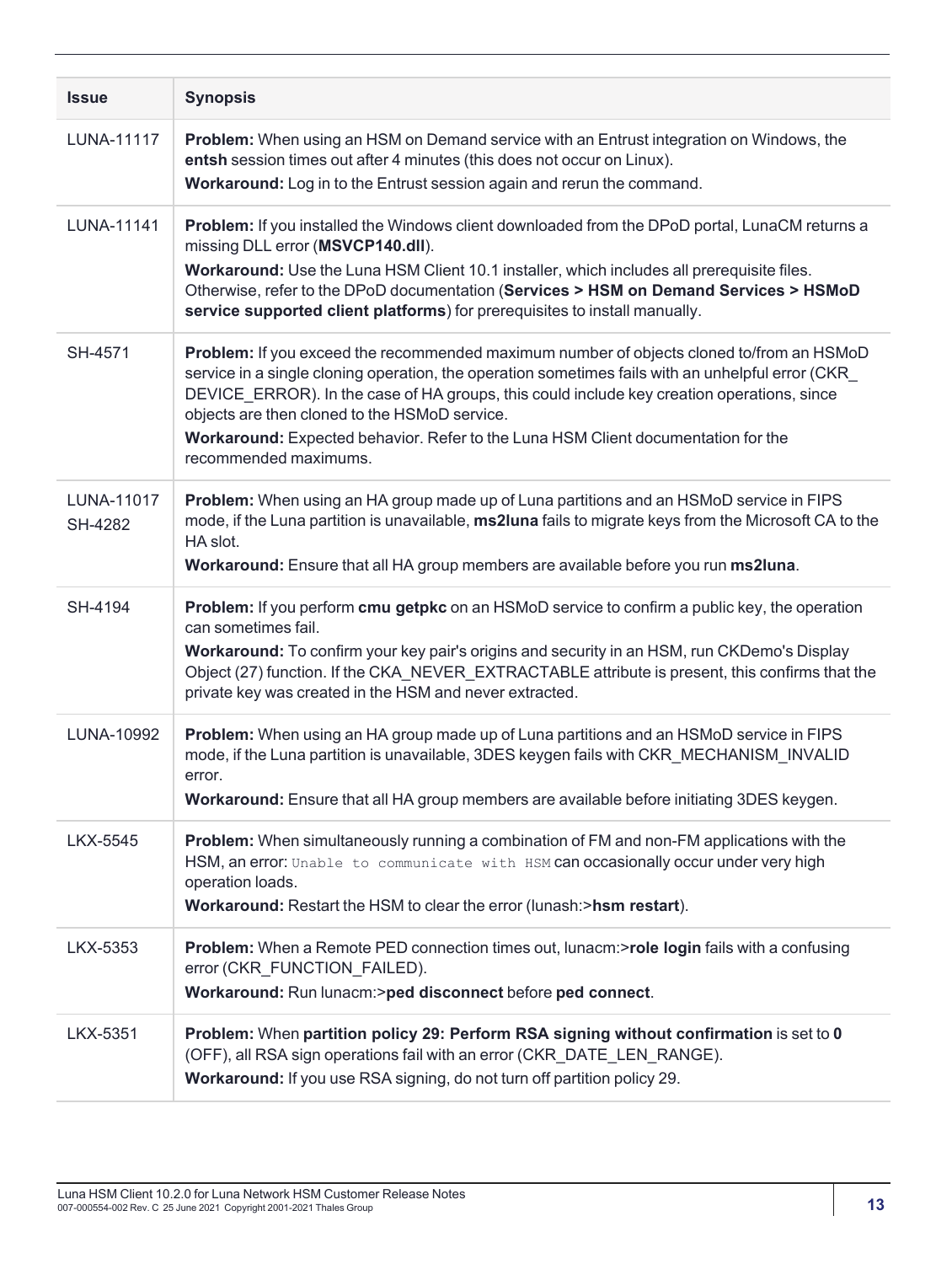| <b>Issue</b>                 | <b>Synopsis</b>                                                                                                                                                                                                                                                                                                                                                   |
|------------------------------|-------------------------------------------------------------------------------------------------------------------------------------------------------------------------------------------------------------------------------------------------------------------------------------------------------------------------------------------------------------------|
| LKX-5263                     | Problem: When audit logs fill up the HSM memory, HSM functions continue when they should be<br>halted until audit logging is properly configured. Affects FM log entries only.<br>Workaround: Configure audit logging on the HSM as described in documentation to prevent HSM<br>memory from filling up.                                                          |
| LKX-5259                     | Problem: FM Capability license can be applied on non-FM-ready hardware.<br>Workaround: Ensure your hardware is FM-ready before applying an FM license to the HSM.                                                                                                                                                                                                 |
| <b>LKX-4868</b>              | Problem: On a 64-bit client operating system, running multitoken with different BIP32 modes<br>against an STC HA virtual slot causes multitoken to fail with an error (CKR_TOKEN_NOT_<br>PRESENT).<br>Workaround: Do not use BIP32 modes with STC HA groups; use NTLS instead.                                                                                    |
| <b>LKX-4852</b>              | Problem: Reset timestamp displayed when reporting metrics via LunaSH or REST can vary, each<br>time the commands are used, by approximately 6s.<br>Workaround: Reset the timers. This causes the value to be written to a file, so that the reported<br>reset time remains constant until the next reset.                                                         |
| <b>LKX-4776</b>              | Problem: When running a combination of high-traffic FM and standard Luna applications, a rare<br>SMFS failure can occur. Standard Luna processes are unaffected.<br>Workaround: Erase the SMFS using lunash:>hsm fm recover -erase smfs, and restart the FM<br>application if necessary.                                                                          |
| LKX-4266                     | Problem: LunaCM incorrectly allows the user to add FM-enabled partitions to the same HA group<br>as non-FM partitions.<br>Workaround: HA groups with a combination of FM and non-FM members are not supported.                                                                                                                                                    |
| LKX-2634                     | Problem: Cannot back up curve25519 key types to the Luna Backup HSM.<br>Workaround: Use cloning or HA to back up your curve25519 key types to another Luna 7.x HSM.                                                                                                                                                                                               |
| <b>LUNA-8789</b>             | Problem: Restricting SSH traffic to an IPv6-configured ethernet port with lunash:>sysconf ssh<br>device <eth#> still allows SSH connection via IPv4.<br/><b>Workaround: None.</b></eth#>                                                                                                                                                                          |
| <b>LUNA-8760</b>             | Problem: Registering an IPv6 NTLS client with REST API by POSTing to /api/lunasa/ntls/clients<br>fails with an HTTP 400 error.<br>Workaround: None. Register NTLS clients with LunaSH to avoid this issue.                                                                                                                                                        |
| LUNA-8756<br><b>HAPP-267</b> | Problem: An FM-ready Luna Network HSM with appliance software version 7.4.0 and HSM<br>firmware 7.0.3 incorrectly displays "Non-FM" in the output from lunash:>hsm show. LunaCM slot<br>information for a partition on this HSM correctly displays "FM Ready".<br>Workaround: Ignore the incorrect output. You must upgrade the HSM firmware to 7.4.0 to use FMs. |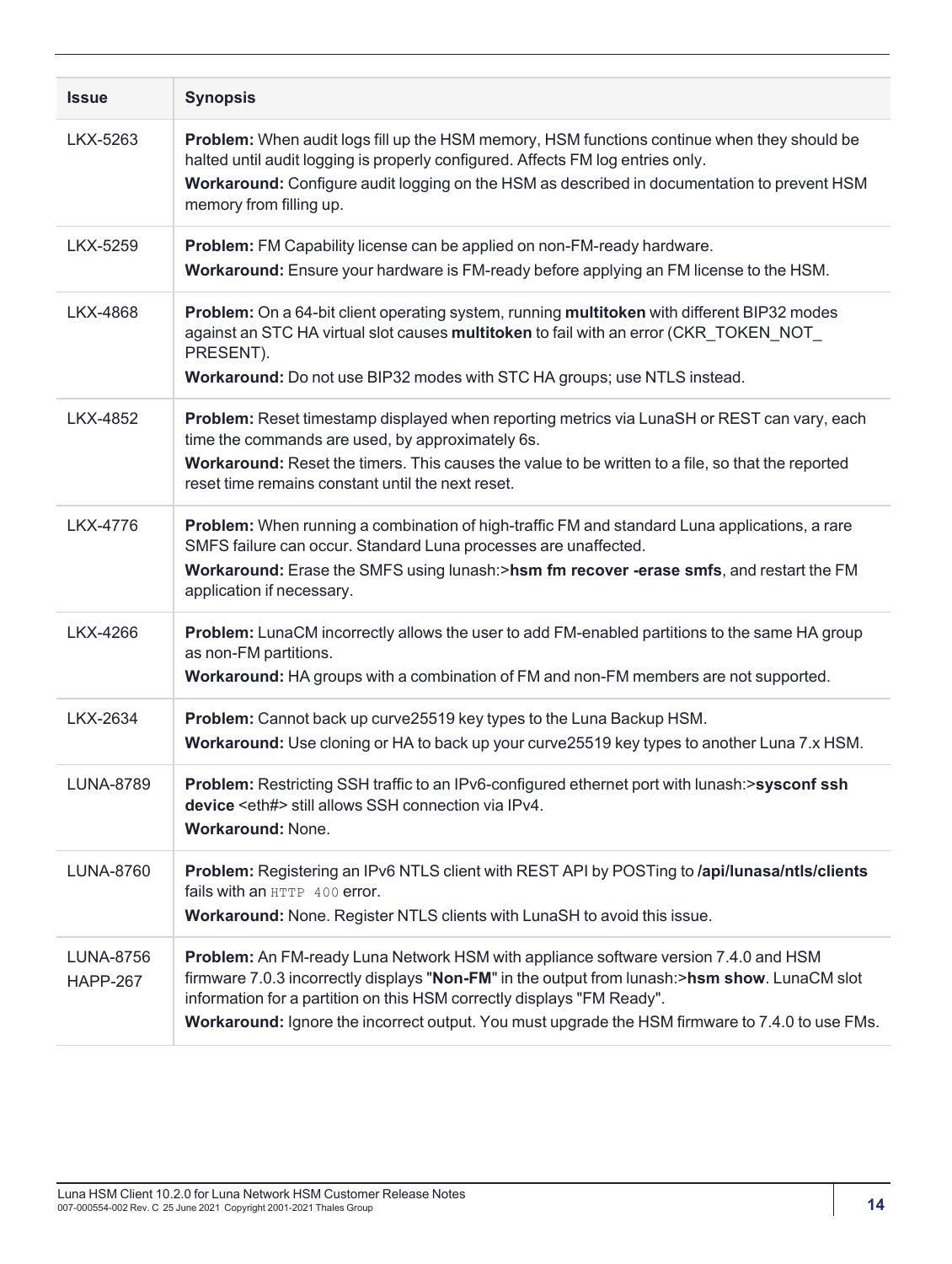| <b>Issue</b>                        | <b>Synopsis</b>                                                                                                                                                                                                                                                                                                                                                                                                                                                                                                                                                                                                                                                                                                                                                        |
|-------------------------------------|------------------------------------------------------------------------------------------------------------------------------------------------------------------------------------------------------------------------------------------------------------------------------------------------------------------------------------------------------------------------------------------------------------------------------------------------------------------------------------------------------------------------------------------------------------------------------------------------------------------------------------------------------------------------------------------------------------------------------------------------------------------------|
| <b>LUNA-8739</b>                    | Problem: When an ethernet bond is active, lunash:>sysconf config factoryreset produces an<br>incorrect error:<br>Error: bond1 is still active.<br>Workaround: The bond is actually reset and this error can be safely ignored.                                                                                                                                                                                                                                                                                                                                                                                                                                                                                                                                         |
| <b>LUNA-8695</b><br><b>LKX-5745</b> | Problem: When a Remote PED connection times out, lunacm:>ped connect and lunacm:>ped get<br>indicate that there is an active PED connection, but operations requiring PED authentication<br>produce an error (CKR_CALLBACK_ERROR).<br>Workaround: Run lunacm:>ped disconnect before ped connect or ped get.                                                                                                                                                                                                                                                                                                                                                                                                                                                            |
| <b>LUNA-8620</b>                    | Problem: NTLS failover on 10G optical ports (bond0) sometimes fails.<br><b>Workaround: None.</b><br>Troubleshooting: Luna Network HSM supports active-backup bonding mode only. This mode<br>does not require any specific configuration of the switch. If this problem (Bond0 failover<br>unsuccessful) is encountered, we recommend to:<br>1. Trace the packet in the network to ensure that the network interface in the Luna Network HSM is<br>discovered properly.<br>2. Ensure that ARP entry is not incorrectly cached in the network.<br>Such problem could be resolved through manual ping-out from the appliance (lunash:> network<br>ping). To execute such command, the operator must directly connect to the Luna Network HSM<br>through the serial port. |
| <b>LUNA-8619</b>                    | Problem: During HSM initialization, if the PED operation to create the red domain key fails or times<br>out, subsequent attempts to re-initialize the HSM will not prompt you to create the red domain key.<br>Workaround: Zeroize the HSM with lunash:>hsm zeroize before re-initializing.                                                                                                                                                                                                                                                                                                                                                                                                                                                                            |
| <b>LUNA-8566</b>                    | <b>Problem:</b> If a tamper state exists on the HSM, the appliance re-image procedure fails without<br>providing a reason.<br>Workaround: Clear any tamper state before executing lunash:>sysconf reimage start.                                                                                                                                                                                                                                                                                                                                                                                                                                                                                                                                                       |
| <b>LUNA-8548</b>                    | Problem: When port bonding is configured on the appliance, SSH service is sometimes lost after an<br>appliance reboot. This issue occurs more often if the appliance is directly connected to a managed<br>switch.<br>Workaround: Log in to LunaSH using a serial connection. Ping any IP using lunash:>network ping<br><ip> to restore SSH service.</ip>                                                                                                                                                                                                                                                                                                                                                                                                              |
| <b>LUNA-8512</b>                    | Problem: When a client is connected to multiple FM-enabled HSMs, and one HSM goes down for<br>maintenance, is rebooted, or is busy with a long FM process, new FM processes on other HSMs<br>experience a performance slowdown. Existing processes are unaffected.<br>Workaround: None. The slowdown only lasts as long as the HSM is down, rebooting, or busy.                                                                                                                                                                                                                                                                                                                                                                                                        |
| <b>LUNA-8348</b>                    | Problem: When adding a DNS server using REST API, configured port bonds are broken. If there is<br>no other ethernet interface configured, you must use a serial connection to reconfigure the port<br>bond.<br>Workaround: None. Use LunaSH to configure the DNS servers.                                                                                                                                                                                                                                                                                                                                                                                                                                                                                             |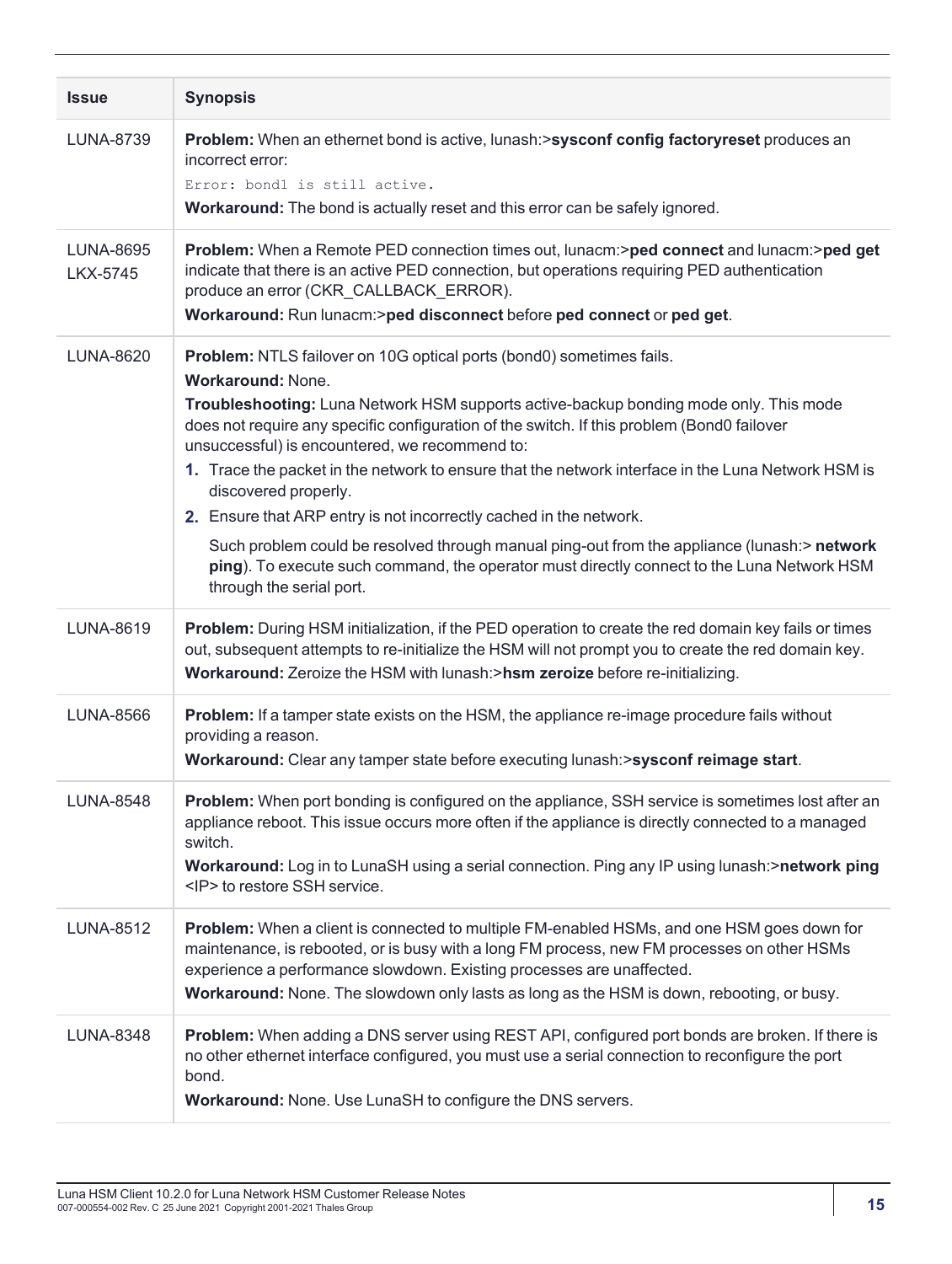| <b>Issue</b>     | <b>Synopsis</b>                                                                                                                                                                                                                                                                                                                                                                |
|------------------|--------------------------------------------------------------------------------------------------------------------------------------------------------------------------------------------------------------------------------------------------------------------------------------------------------------------------------------------------------------------------------|
| <b>LUNA-7438</b> | Problem: When using CKdemo to perform a multipart sign/verify operation with a key that has<br>exceeded its specified usage count, an expected error is returned (CKR_KEY_NOT_ACTIVE). The<br>next sign/verify operation with an active key fails with an unexpected error (CKR_OPERATION_<br>ACTIVE).<br>Workaround: Restart CKdemo and attempt the operation again.          |
| <b>LUNA-7436</b> | <b>Problem:</b> Encrypt operations using DES3_CBC_PAD and specifying a NULL buffer fail (CKR_<br>BUFFER TOO SMALL).<br>Workaround: Manually specify a buffer size for these operations.                                                                                                                                                                                        |
| <b>LUNA-7418</b> | Problem: When logged in to LunaSH as a custom user, resetting the appliance users to factory<br>condition (lunash:>sysconf config factoryreset -service users) does not delete the currently<br>logged-in user.<br>Workaround: Log in to LunaSH as admin to reset the appliance user configuration.                                                                            |
| <b>LUNA-4134</b> | Problem: When the Luna Network HSM is configured for IPv6 connections, a missing file error is<br>displayed in the output from lunash:>network show<br>(/usr/lunasa/lush/Lroot/Cnetwork/network utility common: line 63:<br>/usr/lunasa/bin/getIPv6Prefix: No such file or directory).<br>Workaround: This error can be safely ignored.                                        |
| LUNA-4133        | Problem: NTLS connection fails when the appliance has the default hostname local host.<br>Workaround: Assign a unique hostname to the appliance (lunash:>network hostname<br><hostname>).</hostname>                                                                                                                                                                           |
| <b>LUNA-3554</b> | Problem: The appliance remains disconnected from the network, even though the appliance itself is<br>back online and fully functional.<br>Workaround: Reboot the appliance.                                                                                                                                                                                                    |
| LUNA-3423        | Problem: A failed C_WrapKey call on an STC partition configured for Cloning returns the error<br>CKR_BUFFER_TOO_SMALL, while the same failure on an NTLS Cloning partition returns the error<br>CKR KEY NOT WRAPPABLE.<br>Workaround: If you are checking logs for one of these exact errors, ensure that you search for the<br>error associated with your connection type.    |
| <b>LUNA-3422</b> | Problem: A failed C_WrapKey call on an STC partition configured for Key Export returns the error<br>CKR_BUFFER_TOO_SMALL, while the same failure on an NTLS Cloning partition returns the error<br>CKR_MECHANISM_INVALID.<br>Workaround: If you are checking logs for one of these exact errors, ensure that you search for the<br>error associated with your connection type. |
| LUNA-3421        | Problem: A C_CloseAllSessions call on an STC partition configured for Key Export returns CKR_<br>UNKNOWN, while the same call on an NTLS Key Export partition returns CKR_OK.<br><b>Workaround: None.</b>                                                                                                                                                                      |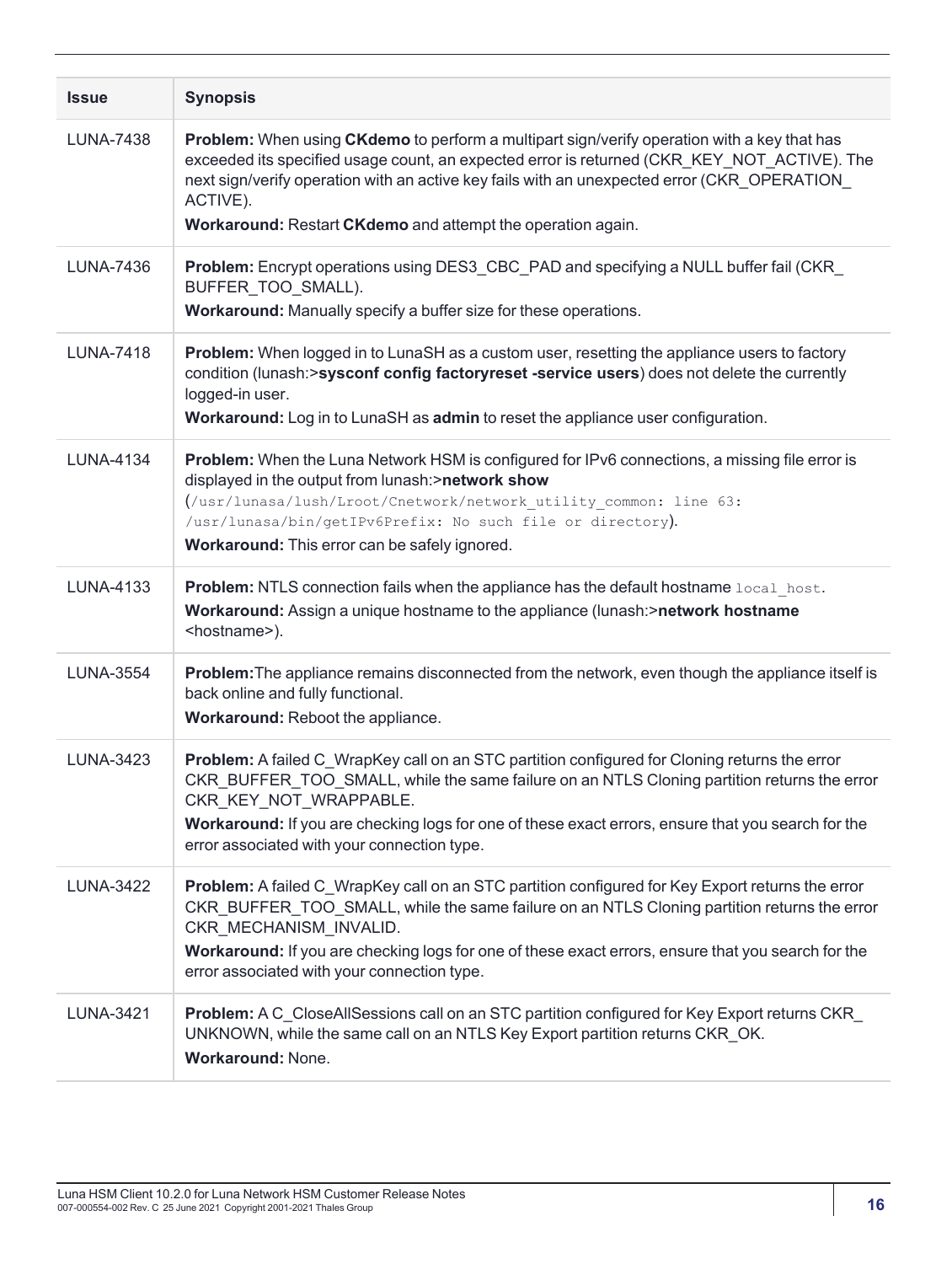| <b>Issue</b>     | <b>Synopsis</b>                                                                                                                                                                                                                                                                                                                                                                                 |
|------------------|-------------------------------------------------------------------------------------------------------------------------------------------------------------------------------------------------------------------------------------------------------------------------------------------------------------------------------------------------------------------------------------------------|
| LUNA-3416        | Problem: When performing AES encryption on an HA group using AIX and SPARC clients, failover<br>occasionally fails with an error (CKR_TOKEN_NOT_PRESENT).<br><b>Workaround: None.</b>                                                                                                                                                                                                           |
| <b>LUNA-3414</b> | <b>Problem:</b> One-step Network Trust Link (NTLS) setup fails on Windows with error code CKR<br>CANCEL when SO Login Enforcement is enabled.<br>Workaround: Use the multi-step NTLS setup procedure to create a connection to the Luna Network<br>HSM appliance.                                                                                                                               |
| LUNA-3343        | Problem: When using STC in a high traffic or high multi-threaded application scenario, the error<br>CKR_STC_RESPONSE_REPLAYED is occasionally generated and causes subsequent<br>commands to fail.<br>Workaround: Restart the client application, and the error will clear.                                                                                                                     |
| <b>LUNA-3307</b> | Problem: In LunaCM, clientconfig deploy (one-step NTLS) fails if the partition name contains<br>spaces.<br>Workaround: Use the multi-step NTLS connection procedure to assign the partition to the client.                                                                                                                                                                                      |
| <b>LUNA-3291</b> | Problem: When you uninstall the Luna HSM Client software and reinstall it in a custom directory,<br>existing IPv6 NTLS connections are broken. The existing client IPv6 certificates are not copied to<br>the new client certificate directory.<br><b>Workaround:</b> Manually copy the IPv6 certificates to the new client certificate directory.                                              |
| LUNA-3108        | Problem: If you uninstall Luna HSM Client and reinstall it in a custom directory, HA logging stops<br>working.<br>Workaround: Open crystoki.conf/crystoki.ini and edit haLogPath = to match the new client path.                                                                                                                                                                                |
| LUNA-3107        | Problem: If you uninstall Luna HSM Client and reinstall it in a custom directory, RBS stops working.<br>Workaround: Copy the two certificate files serverkey.pem and server.pem from the original rbs<br>directory to the new rbs directory.                                                                                                                                                    |
| <b>LUNA-3070</b> | Problem: vtl cklog enable/disable command not working if LibUNIX and LibUNIX64 are in<br>different folders.<br>Workaround: Enable cklog manually by editing Chrystoki.conf/crystoki.ini. Refer to the SDK<br>Reference Guide for details.                                                                                                                                                       |
| <b>LUNA-2646</b> | Problem: One-step NTLS can fail after installing, uninstalling, and reinstalling the Luna HSM Client<br>on Windows.<br>Workaround: Use the multi-step NTLS setup procedure to create a connection to the Luna Network<br>HSM appliance.                                                                                                                                                         |
| <b>LUNA-2445</b> | Problem: The default maximum length for HA log files is incorrectly set to 40000 bytes, and<br>misreported in LunaCM as 262144 bytes (the intended minimum). This can lead to many small HA<br>log files being rotated frequently.<br>Workaround: Manually set the HA log maximum file size using lunacm:>hagroup halog -<br>maxlength <bytes> the first time you configure HA logging.</bytes> |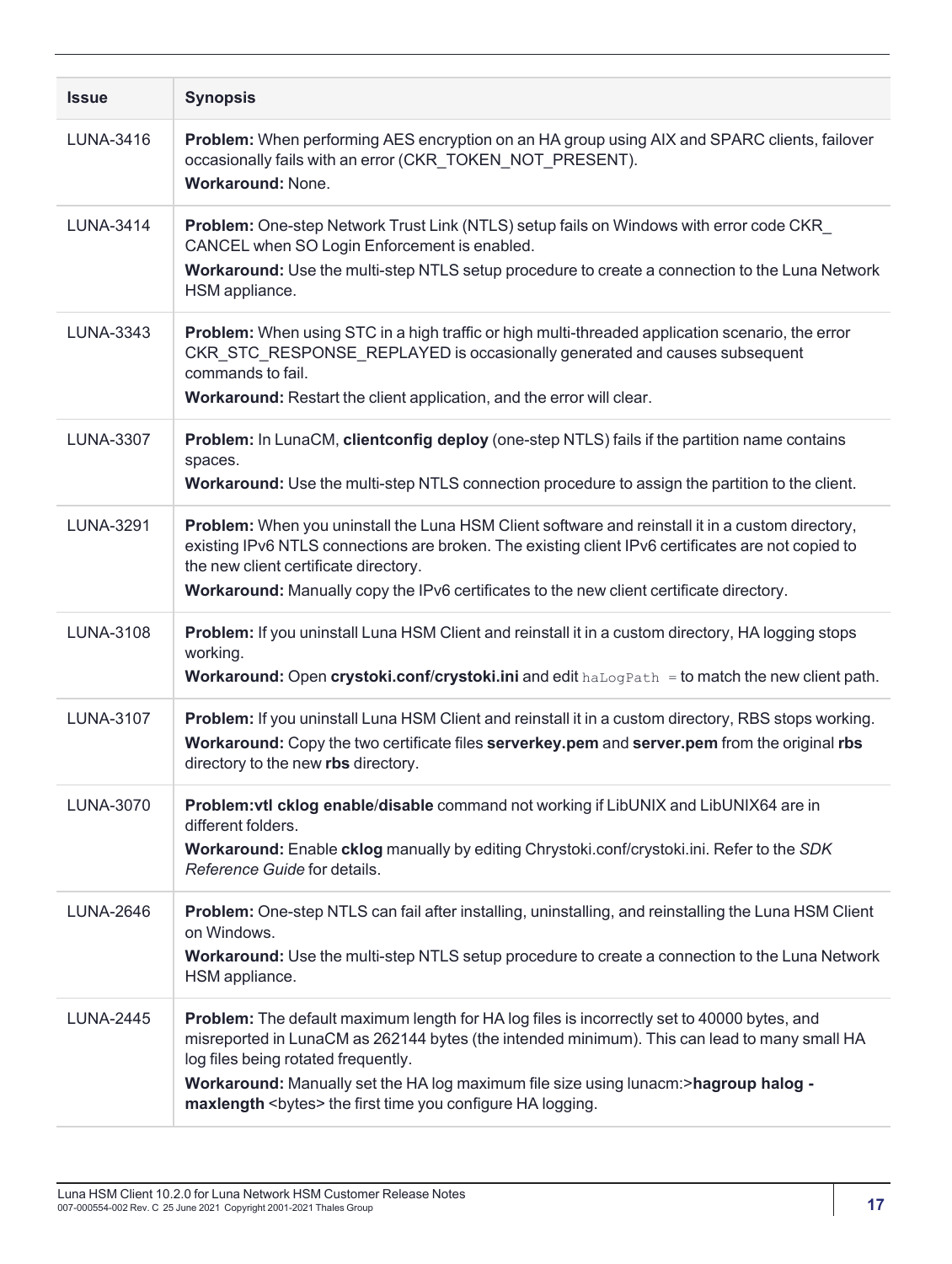| <b>Issue</b>     | <b>Synopsis</b>                                                                                                                                                                                                                                                                                                                                                                                                                    |
|------------------|------------------------------------------------------------------------------------------------------------------------------------------------------------------------------------------------------------------------------------------------------------------------------------------------------------------------------------------------------------------------------------------------------------------------------------|
| <b>LUNA-2261</b> | Problem: "CKR_DATA_INVALID" on wrap/unwrap with multitoken on AIX and Solaris clients.<br>Workaround: None.                                                                                                                                                                                                                                                                                                                        |
| <b>LUNA-2252</b> | Problem: Invalid options are displayed on Solaris installer.<br>Workaround: Only the Luna Network HSM is supported for Solaris; drivers for the PCIe HSM and<br>USB HSM options are not provided at this time. If multiple options appear when installing Luna HSM<br>Client on Solaris, choose Network HSM only.                                                                                                                  |
| <b>LUNA-2224</b> | Problem: When you initialize an STC partition by applying a partition policy template, a confusing<br>error (CKR_TOKEN_NOT_PRESENT) is returned.<br>Workaround: None.                                                                                                                                                                                                                                                              |
| <b>LUNA-2199</b> | Problem: LunaCM occasionally freezes in Windows 2016 when a new slot is created or deleted.<br>Workaround: End the LunaCM instance with Task Manager and restart LunaCM.                                                                                                                                                                                                                                                           |
| <b>LUNA-2007</b> | Problem: Unable to establish NTLS connection using the one-step NTLS procedure on Solaris x86<br>when there are more partitions $(10~15)$ .<br>Workaround: Use the multi-step NTLS connection procedure on a Solaris client.                                                                                                                                                                                                       |
| <b>LUNA-1927</b> | Problem: Unable to add new member to HA group after removing primary member.<br>Workaround: Manually delete the serial number of the deleted Network HSM's partition from the<br>VirtualToken00Members field in the Chrystoki.conf (Linux/UNIX) or crystoki.ini (Windows) file<br>and then add the new partition to the existing HA group. It is added successfully, and the old entry<br>from the lunacm HA list is also removed. |
| <b>LUNA-1725</b> | Problem: In LunaCM, partition archive restore -replace does not replace DUPLICATED objects<br>in target partition.<br>Workaround: Remove all duplicate objects from the target partition prior to running partition<br>archive restore -replace.                                                                                                                                                                                   |
| <b>LUNA-1592</b> | <b>Problem:</b> When trying to run the <b>HALogin.java</b> script, a CKR UNKNOWN error is returned.<br>Workaround: None. Do not use the HALogin.java sample.                                                                                                                                                                                                                                                                       |
| <b>RAPI-1211</b> | Problem: In REST API, GET /api/lunasa/hsms may return an empty list.<br>Workaround: Another attempt may return a populated list if an HSM is available.                                                                                                                                                                                                                                                                            |
| <b>RAPI-383</b>  | Problem: REST API does not verify the NTLS client's IP against the certificate.<br><b>Workaround: None.</b>                                                                                                                                                                                                                                                                                                                        |
| CPP-3261         | Problem: After performing sysconf config factoryreset, the appliance host name is not reset.<br><b>Workaround: None.</b>                                                                                                                                                                                                                                                                                                           |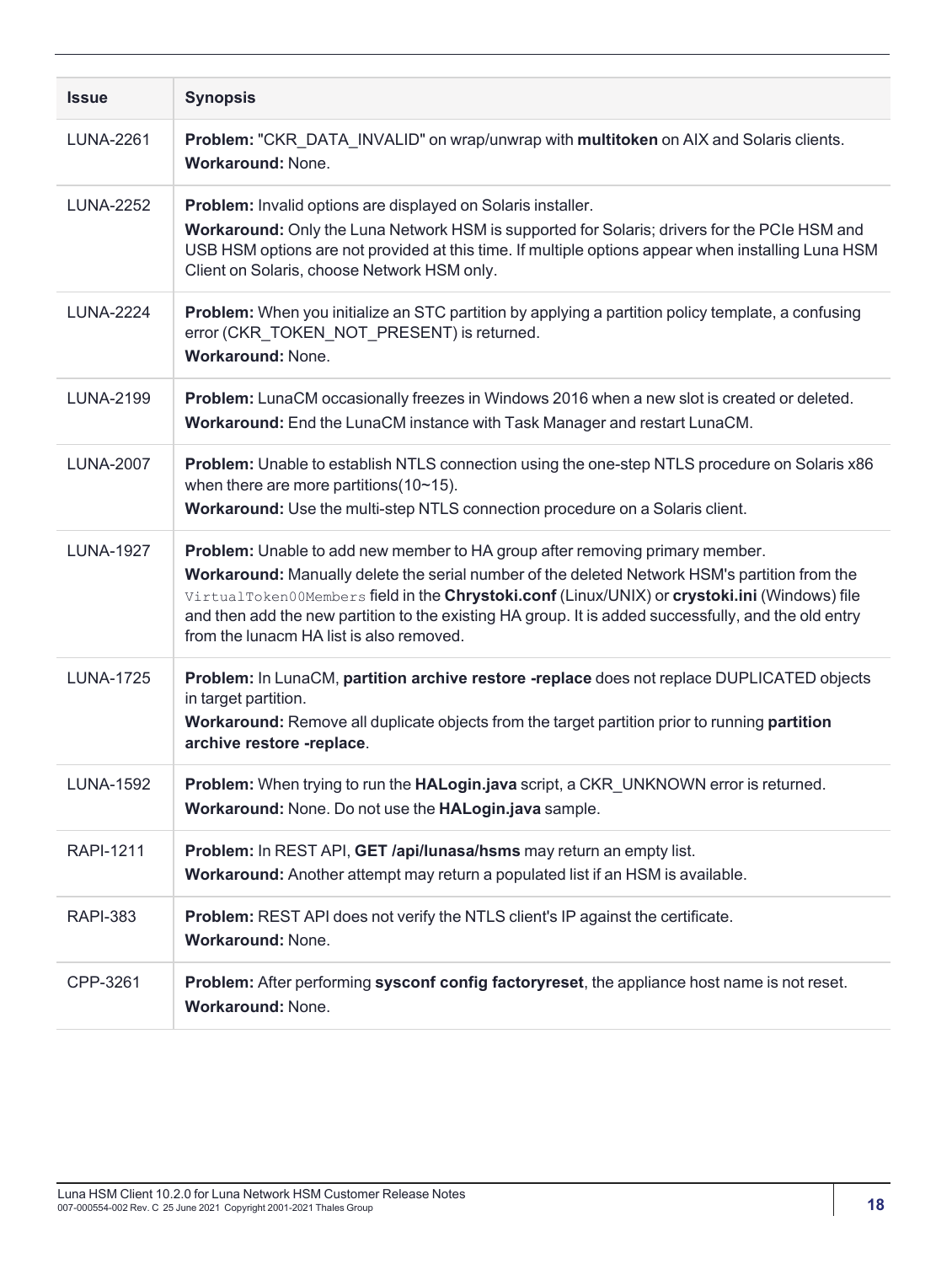| <b>Issue</b>                 | <b>Synopsis</b>                                                                                                                                                                                                                                                                                                                                                                                                            |
|------------------------------|----------------------------------------------------------------------------------------------------------------------------------------------------------------------------------------------------------------------------------------------------------------------------------------------------------------------------------------------------------------------------------------------------------------------------|
| CPP-3241                     | <b>Problem:</b> Untarred audit log files are not visible to the user.<br>Workaround: Untarred audit log files will not appear in the list of log files generated by the LunaSH<br>command my file list, but they can still be verified using audit log verify -file <filename> -<br/>serialsource <serialnum>.</serialnum></filename>                                                                                      |
| CPP-3191                     | <b>Problem:</b> After rebooting the appliance, occasionally clients cannot see partitions on the first<br>connection attempt.<br>Workaround: Run the vtl verify command again. The second attempt should be successful.                                                                                                                                                                                                    |
| CPP-2954<br><b>LUNA-3352</b> | Problem: The hsmCriticalEvent and hsmNonCriticalEvent counters incorrectly track HSM events.<br>Workaround: None. SNMP hsmCriticalEvent and hsmNonCriticalEvent counters are not<br>implemented in this release and will always remain 0.                                                                                                                                                                                  |
| CPP-2505<br><b>LUNA-132</b>  | Problem: When configuring a network device for IPv6 using SLAAC or DHCPv6, the IPv6 address<br>is retrieved, but the name server and search domain are not.<br><b>Workaround:</b> Configure the name server and search domain manually, using the LunaSH<br>command network dns add {-nameserver <ip address="">   -searchdomain <net domain="">}.</net></ip>                                                              |
| CPP-2368                     | Problem: The hagroup list command returns an error.<br>Workaround: Run the hagroup list command again. The second attempt should be successful.                                                                                                                                                                                                                                                                            |
| CPP-1339                     | Problem: In LunaSH, sysconf config restore does not restore the SSH password for the admin<br>user. If the password is not reset immediately, the admin user will be unable to log in to the<br>appliance in subsequent SSH sessions.<br>Workaround: Use sysconf config clear to reset the admin password to the default. You must do<br>this in the same session that you used to run the sysconf config restore command. |
| CPP-632<br><b>LUNA-7429</b>  | Problem: When using CKdemo with HA groups, an Attribute type invalid error is returned.<br>Workaround: If you plan to use HA groups, change your CKdemo settings to use legacy role logins.<br>To do this, select Role Support from the 98) Options in the OTHERS menu.                                                                                                                                                    |
| <b>CPP-626</b><br>CPP-624    | Problem: If you zeroize an HSM hosting an HA group member partition, all running cryptographic<br>operations against the HA group fail.<br>Workaround: Remove any member partition from the HA group before zeroizing the host HSM.                                                                                                                                                                                        |
| LKX-5396                     | Problem: When creating an RSA key using CKDEMO, the user is mistakenly prompted for the<br>Derive attribute (RSA key derivation is not allowed).<br>Workaround: None. The value entered is dropped and can be safely ignored.                                                                                                                                                                                              |
| <b>LKX-4817</b>              | Problem: FM sample applications built on a Windows platform do not automatically locate the<br>Cryptoki library.<br>Workaround: Move or copy the sample .exe to the main Lunaclient directory where the library is<br>located.                                                                                                                                                                                             |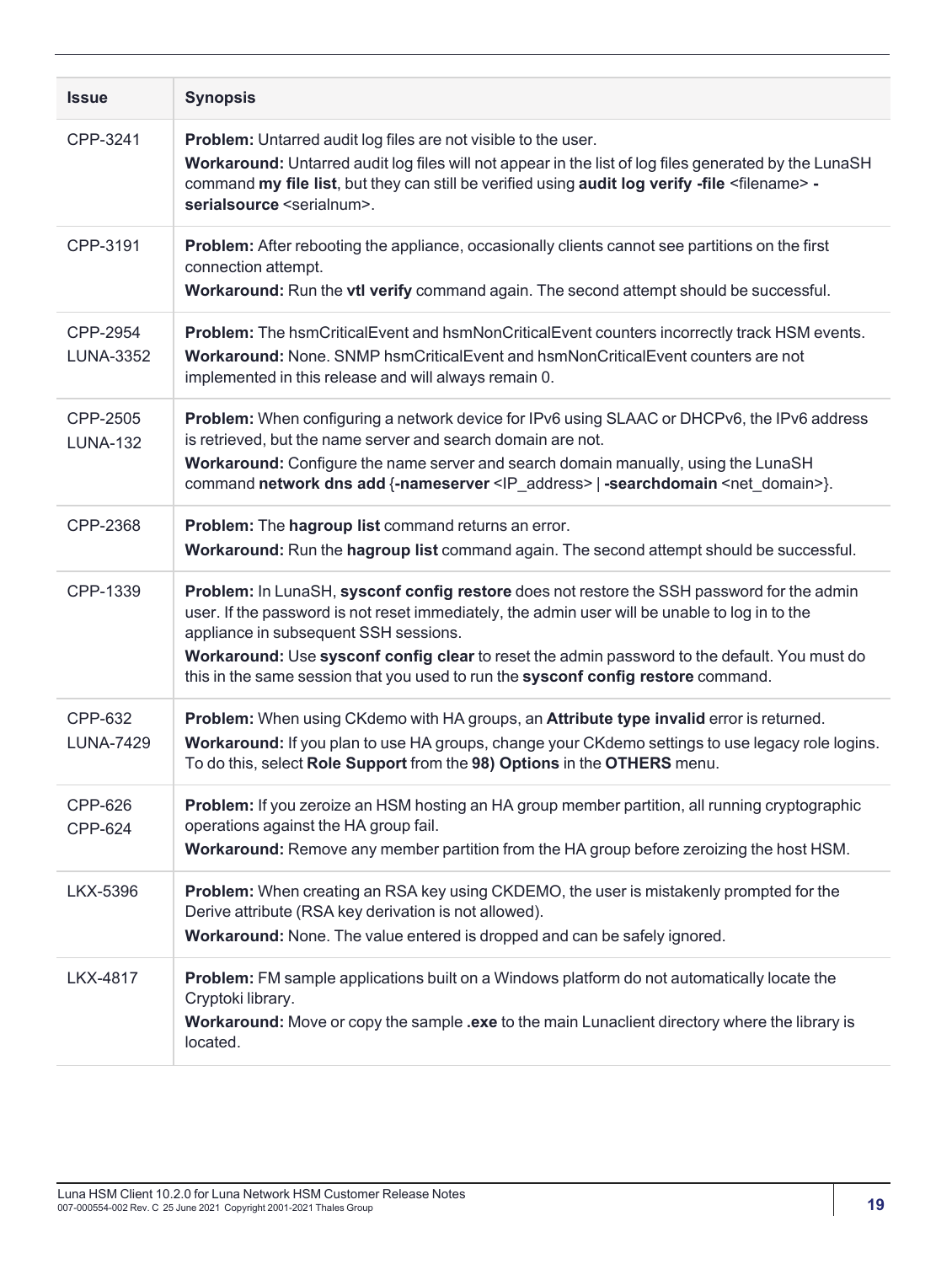| <b>Issue</b>     | <b>Synopsis</b>                                                                                                                                                                                                                                                                                                                                                                                                                                                         |
|------------------|-------------------------------------------------------------------------------------------------------------------------------------------------------------------------------------------------------------------------------------------------------------------------------------------------------------------------------------------------------------------------------------------------------------------------------------------------------------------------|
| LKX-4716         | Problem: The wrapcomptest sample application hangs if it is used to query a non-FM slot or an<br>invalid slot number.<br>Workaround: Interrupt the hanging application with CTRL+C. Use the correct slot for the FM<br>partition.                                                                                                                                                                                                                                       |
| <b>LUNA-8782</b> | Problem: Attempting to change a destructive HSM policy to an already-existing setting (0 to 0 or 1<br>to 1) results in partitions being renamed to "unknown1", "unknown2", etc. The partitions remain<br>intact and are usable by clients.<br>Workaround: Ensure that your policy change commands are correct. If you did not mean to change<br>the destructive policy and want to keep your existing partitions, you can rename them with<br>lunash:>partition rename. |
| <b>LUNA-3511</b> | Problem: Audit logging: hsm zeroize is not logged after performing a factory reset of the HSM,<br>since the audit configuration is erased during factory reset.<br><b>Workaround: None.</b>                                                                                                                                                                                                                                                                             |
| <b>LUNA-3276</b> | Problem: When installing the Luna HSM Client software to a custom directory with spaces in the<br>directory name, the installer creates a new named directory that ignores everything after the first<br>space.<br>Workaround: Do not use spaces when naming your custom install directory.                                                                                                                                                                             |
| LUNA-3126        | Problem: After running lunash:> hsm ped connect on an uninitialized Luna Network HSM, hsm<br>ped show may incorrectly display Number of Connected PED Server : 0.<br>Workaround: None necessary; this behavior does not affect the functioning of Remote PED.                                                                                                                                                                                                           |
| LUNA-2103        | Problem: If you enter duplicate policies (policies with the same ID) in the partition policy template,<br>the partition will take the last value.<br>Workaround: Avoid duplicate policy IDs in partition policy template files.                                                                                                                                                                                                                                         |
| <b>LUNA-2022</b> | Problem: Incorrect warning displayed when changing ssh restriction to bond slave device.<br>Message displayed is "Warning: SSH is already restricted to the specified ip address / ethernet<br>card. No changes made."<br><b>Workaround:</b> None, You cannot bind SSH to a bond slave.                                                                                                                                                                                 |
| <b>LUNA-2015</b> | Problem: Default ntlsOperStatus for SNMP is incorrectly set to 0 (correct value: 3). This can lead to<br>errors in applications that adhere to syntax strictly.<br><b>Workaround: None.</b>                                                                                                                                                                                                                                                                             |
| <b>LUNA-339</b>  | Problem: Some appliance sensor information is missing or incorrectly reported via SNMP.<br>Workaround: Use the LunaSH command status sensors to obtain this information.                                                                                                                                                                                                                                                                                                |
| <b>LUNA-218</b>  | Problem: You cannot add a host or network route using the LunaSH network route add command<br>without including the gateway value.<br><b>Workaround: None.</b>                                                                                                                                                                                                                                                                                                          |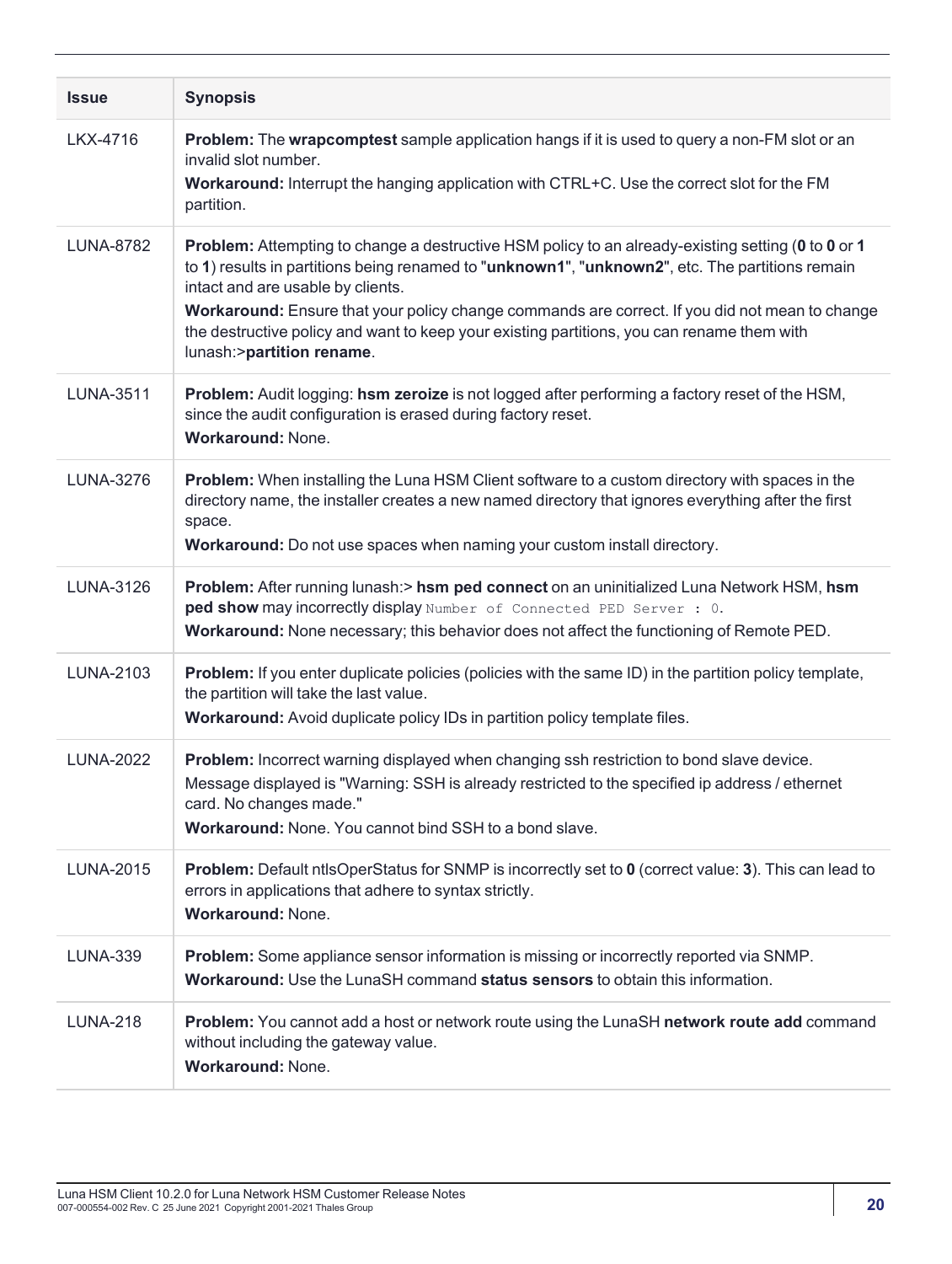| <b>Issue</b>                 | <b>Synopsis</b>                                                                                                                                                                                                                                                  |
|------------------------------|------------------------------------------------------------------------------------------------------------------------------------------------------------------------------------------------------------------------------------------------------------------|
| RAPI-1096                    | Problem: After modifying the webserver settings the apiversion under /api/lunasa becomes 0.<br>Workaround: Restart the webserver service.                                                                                                                        |
| CPP-3404                     | Problem: CMU may crash or report a memory allocation error when using a non-FIPS signing<br>mechanism in FIPS mode.<br>Workaround: Specify a FIPS-approved signing mechanism such as sha256withRSA.                                                              |
| CPP-3384<br><b>LUNA-1585</b> | Problem: After zeroization or factory reset, the STC cipher option is set to NULL_ENC. Output from<br>hsm stc status includes "Cipher Name: No Cipher".<br>Workaround: Run the LunaSH command hsm stc cipher enable -all to enable all available STC<br>ciphers. |
| CPP-3235                     | Problem: In LunaCM, the partition clone command fails the first time if the Partition SO is logged<br>in to the target slot.<br>Workaround: Run the partition clone command again. The second attempt should be successful.                                      |
| CPP-2960                     | Problem: LunaCM hangs on exit on Windows 2016.<br>Workaround: End the LunaCM instance using the Task Manager.                                                                                                                                                    |
| CPP-2925                     | Problem: When the cklog library is configured, an error.txt file containing extraneous messages<br>may be created.<br><b>Workaround: None.</b>                                                                                                                   |
| CPP-2380                     | Problem: When running the MiscCSRCertificateDemo.java sample, a null pointer exception<br>occurs.<br>Workaround: None.                                                                                                                                           |
| CPP-1249<br><b>LUNA-1681</b> | Problem: Remote backup through TCP/IP via the LunaCM command partition archive backup -<br>slot remote -hostname <hostname> -port <portnum> is not recognized.<br/>Workaround: Use RBS to backup partitions remotely.</portnum></hostname>                       |
| CPP-932                      | Problem: If the configured audit logging directory is not found, the PEDclient service fails with error<br>LOGGER_init failed.<br>Workaround: Ensure that the directory you configure for audit logging exists.                                                  |

# <span id="page-20-0"></span>Resolved Issues

This section lists issues that have been resolved for the current release.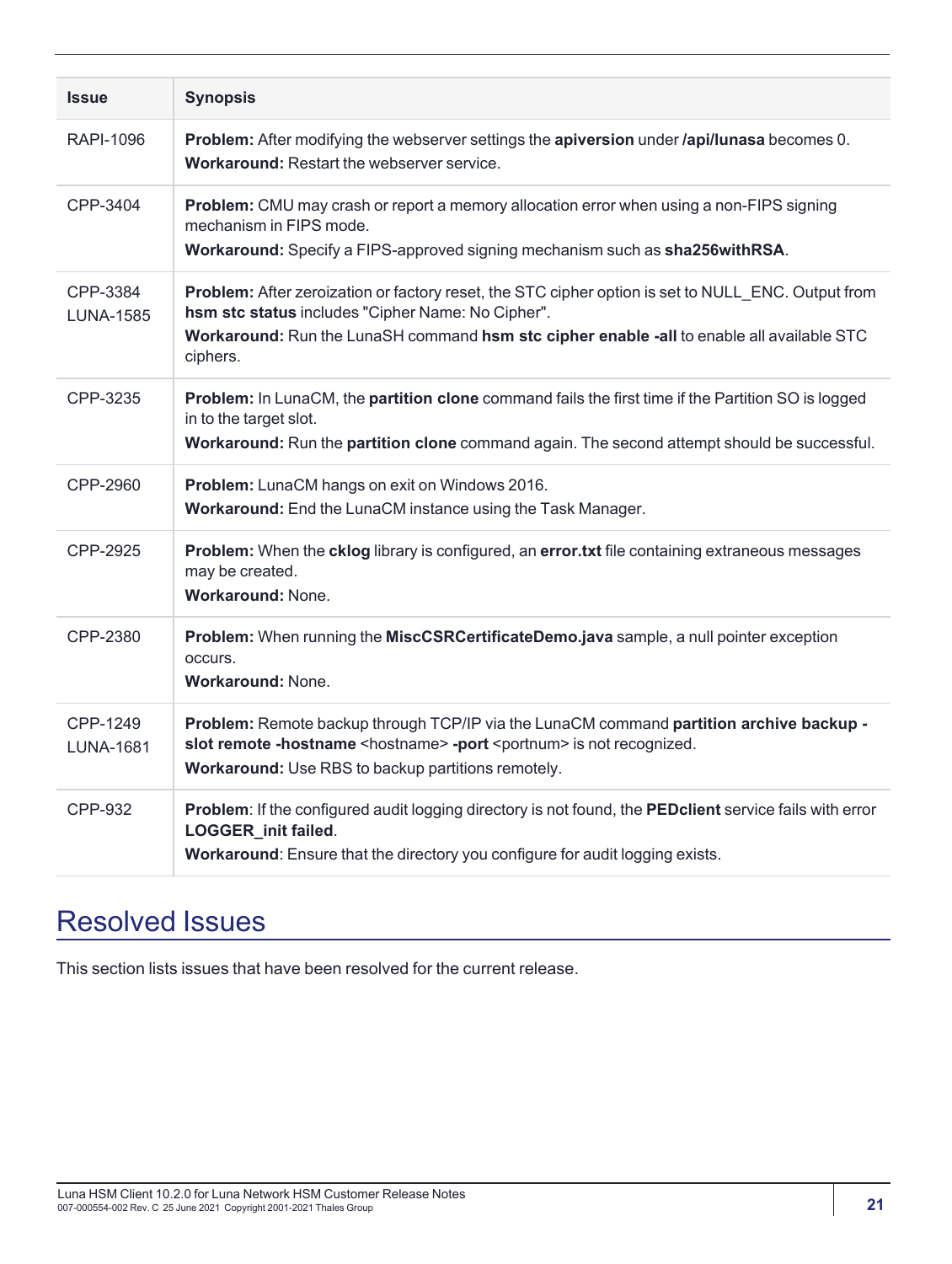<span id="page-21-1"></span>

| Table 3: List of resolved issues |                                                                                                                                                                                                                                                                                                                                                                                                                                                                                                                    |
|----------------------------------|--------------------------------------------------------------------------------------------------------------------------------------------------------------------------------------------------------------------------------------------------------------------------------------------------------------------------------------------------------------------------------------------------------------------------------------------------------------------------------------------------------------------|
| <b>Issue</b>                     | <b>Synopsis</b>                                                                                                                                                                                                                                                                                                                                                                                                                                                                                                    |
| LGX-1295                         | <b>Problem:</b> When using a one-time password to initialize the Luna G7 Backup HSM's RPV (orange<br>PED key), including the -pwd option before -ip or -hostname causes the command to fail.<br><b>Resolved:</b> Fixed in Luna HSM Client 10.2.0.                                                                                                                                                                                                                                                                  |
| LUNA-11616                       | <b>Problem:</b> If the client fails to resolve the DPoD service's DNS hostname, other client slots fail to<br>load in LunaCM.<br><b>Resolved:</b> Fixed in Luna HSM Client 10.2.0.                                                                                                                                                                                                                                                                                                                                 |
| <b>LUNA-11447</b>                | <b>Problem:</b> If an application running against an HA group fails over to the HSMoD member and the<br>DNS hostname does not resolve, a segmentation fault can occur.<br><b>Resolved:</b> Fixed in Luna HSM Client 10.2.0.                                                                                                                                                                                                                                                                                        |
| LGX-1844                         | Problem: Luna G7 Backup HSM does not appear as a slot in LunaCM if ShowAdminTokens = no<br>in the Luna HSM Client configuration file (Chrystoki.conf/crystoki.ini).<br><b>Resolved:</b> Fixed in Luna HSM Client 10.2.0.                                                                                                                                                                                                                                                                                           |
| LGX-1149                         | Problem: When backing up objects to a G7-based Backup HSM from user partitions hosted on<br>HSMs running older firmware, differences in the size of the metadata associated with the objects<br>may cause the backup partition to become full before all of the objects are backed up, resulting in<br>the following error message before all of the objects have been backed up:<br><ckr_container_object_storage_full><br/><b>Resolved:</b> Fixed in Luna HSM Client 10.2.0.</ckr_container_object_storage_full> |

# <span id="page-21-0"></span>Revision History

This section describes revisions made to this CRN since the initial release.

#### **Revision A: 14 April 2020**

**>** Initial Release

#### **Revision B: 28 May 2020**

- **>** Added to **Advisory Notes**:
	- **•** "Red Hat Enterprise Linux / CentOS 6 Will Not be Supported in Future [Releases" on](#page-2-2) page 3
	- **•** Clarified **java.security** fix to "Resolved Issue [LUNA-7585:](#page-4-0) Java DERIVE and EXTRACT flag settings for keys injected into the [HSM" on](#page-4-0) page 5
- **>** Added to **Resolved Issues**: ["LGX-1295" above](#page-21-1)

#### **Revision C: 25 June 2021**

- **>** Revised **Advisory Note**:
	- **•** "Older JAVA versions require [patch/update" on](#page-2-5) page 3